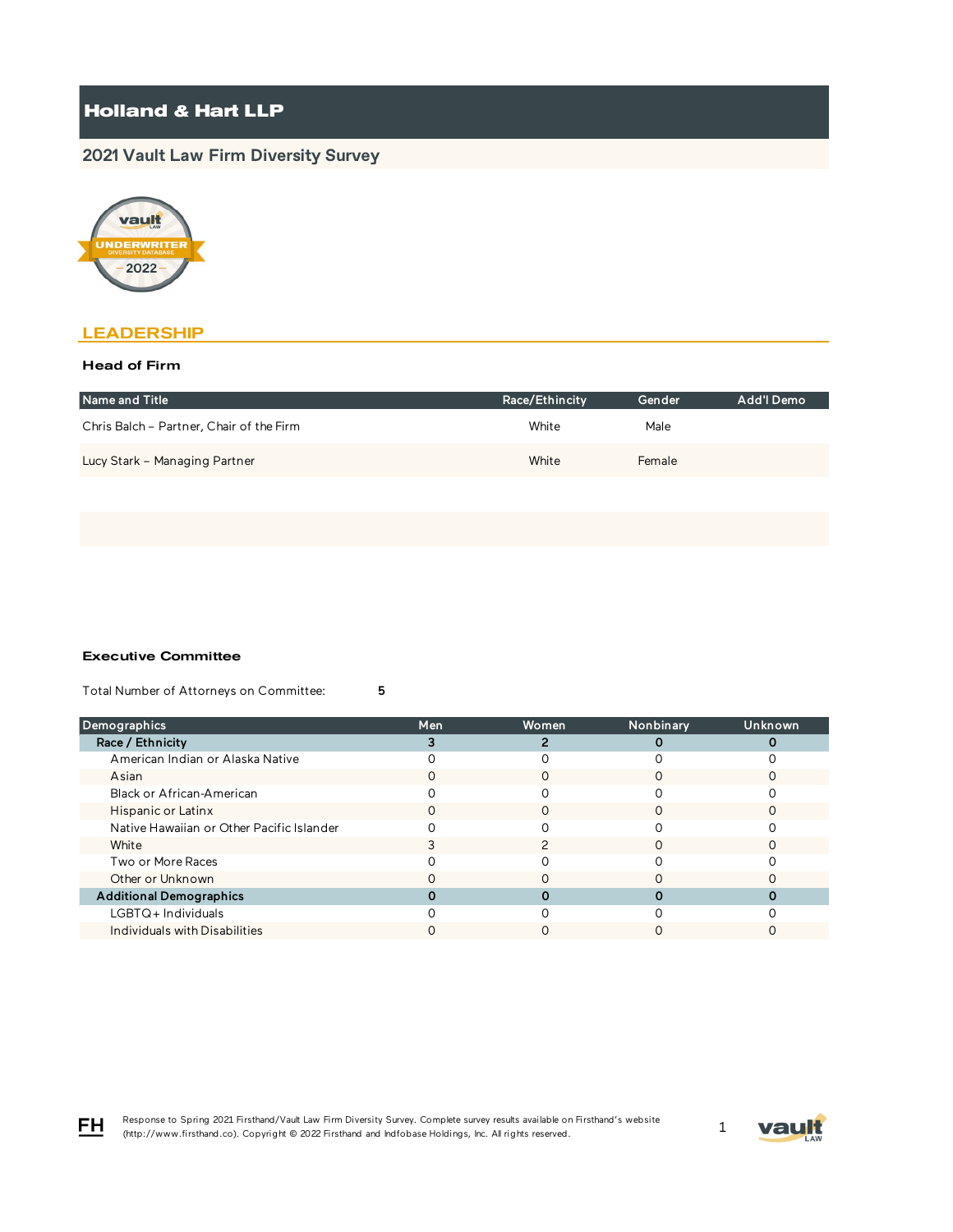## **2021 Vault Law Firm Diversity Survey**

#### DEI Professional

Does the firm have a chief diversity officer, director of diversity, or other professional(s) leading the firm's diversity, equity, and inclusion initiatives?

Yes

#### Name and Title

Phyllis Wan, Chief Diversity & Inclusion Officer

DEI Committee

Does the firm have a diversity, equity, and inclusion committee or the equivalent? Yes In what year was the committee formed? 1998

Total Number of Attorneys on DEI Committee: 57

| Demographics                              | Men | Women | Nonbinary | Unknown |
|-------------------------------------------|-----|-------|-----------|---------|
| Race / Ethnicity                          | 28  | 29    |           |         |
| American Indian or Alaska Native          |     |       |           |         |
| Asian                                     | 4   | 6     |           |         |
| Black or African-American                 |     | 4     |           |         |
| Hispanic or Latinx                        | 4   | 3     |           |         |
| Native Hawaiian or Other Pacific Islander |     |       |           |         |
| White                                     | 16  | 15    |           |         |
| Two or More Races                         |     |       |           |         |
| Other or Unknown                          |     |       |           |         |
| <b>Additional Demographics</b>            |     |       |           |         |
| LGBTQ+Individuals                         |     |       |           |         |
| Individuals with Disabilities             |     |       |           |         |

N/A Is the firm women-owned, minority-owned, and/or LGBTQ+-owned?

Does the firm have a non-discrimination policy in the employee handbook or elsewhere in firm materials?

Yes

Response to Spring 2021 Firsthand/Vault Law Firm Diversity Survey. Complete survey results available on Firsthand's website Response to Spring 2021 Firsthand/vault Law Firm Diversity Survey. Complete survey results available on Firsthand s website<br>(http://www.firsthand.co). Copyright © 2022 Firsthand and Indfobase Holdings, Inc. All rights rese

val

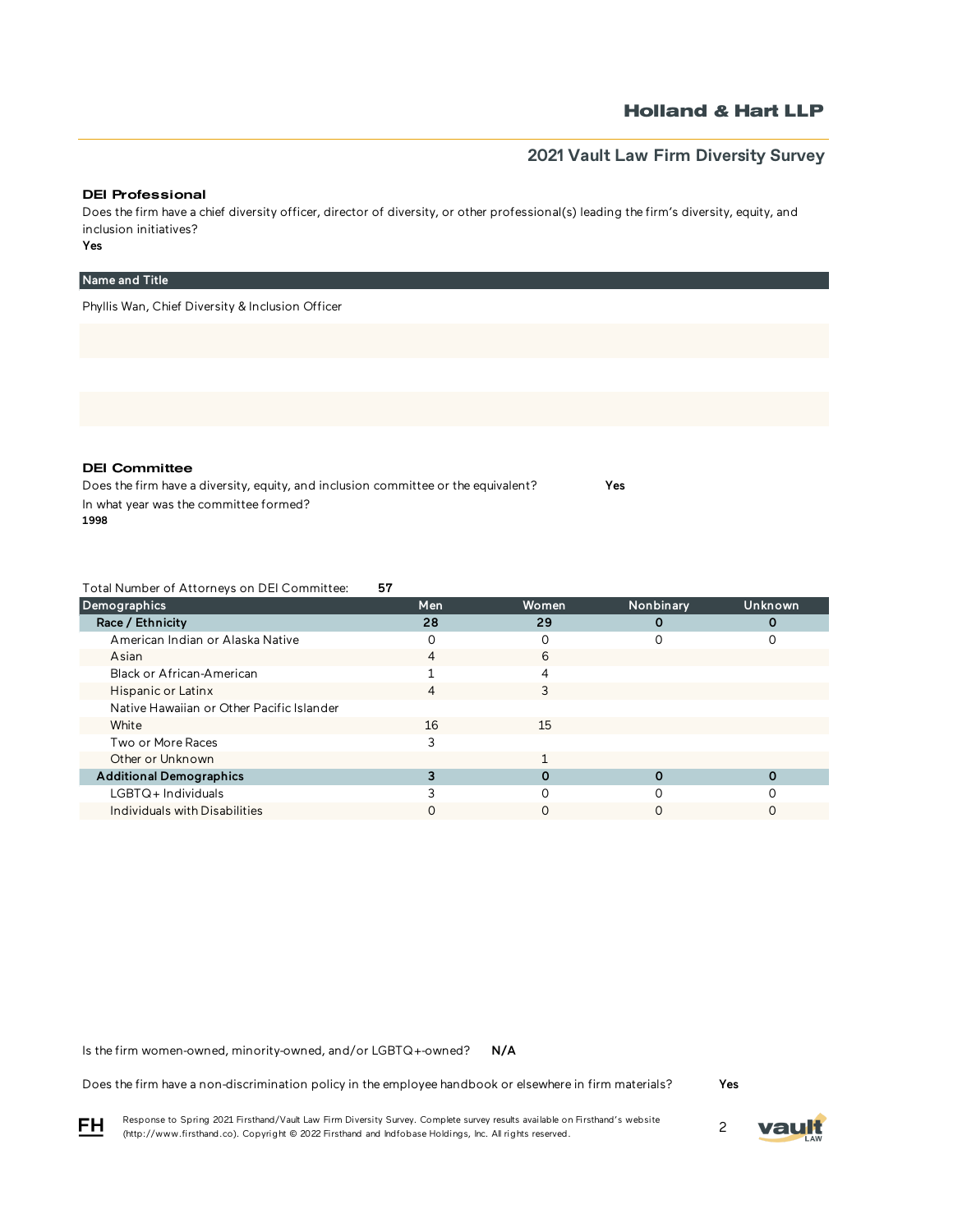## ATTORNEY DEMOGRAPHICS

#### Attorney Headcount

457 Total attorneys in U.S. offices

457 Total attorneys worldwide (including all U.S. and global offices)

#### U.S. Associates

FH

149 Total number of U.S.-based associates

| Demographics                              | Men | Women | Nonbinary | Unknown |
|-------------------------------------------|-----|-------|-----------|---------|
| Race / Ethnicity                          | 78  | 71    |           |         |
| American Indian or Alaska Native          |     |       |           |         |
| Asian                                     |     | 8     |           |         |
| Black or African-American                 |     |       |           |         |
| Hispanic or Latinx                        |     |       | ∩         |         |
| Native Hawaiian or Other Pacific Islander |     |       |           |         |
| White                                     | 69  | 58    |           |         |
| Two or More Races                         |     |       |           |         |
| Other or Unknown                          |     |       |           |         |
| <b>Additional Demographics</b>            |     |       |           |         |
| $LGBTQ+$ Individuals                      |     |       |           |         |
| Individuals with Disabilities             |     |       |           |         |

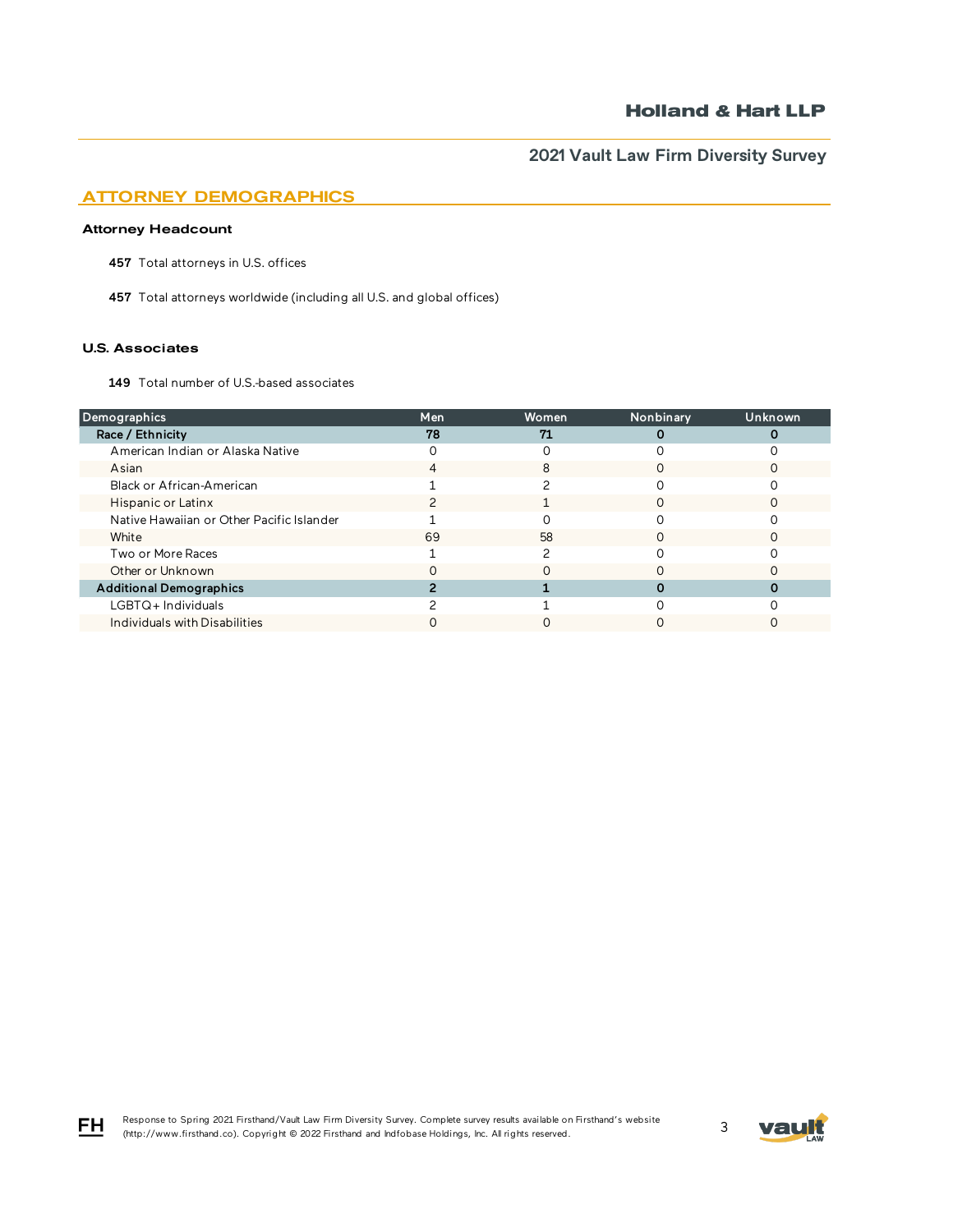# **2021 Vault Law Firm Diversity Survey**

## U.S. Equity Partners

158 Total Equity Partners

| Demographics                              | Men | Women | Nonbinary | Unknown |
|-------------------------------------------|-----|-------|-----------|---------|
| Race / Ethnicity                          | 118 | 40    |           |         |
| American Indian or Alaska Native          |     |       |           |         |
| Asian                                     |     |       |           |         |
| Black or African-American                 |     |       |           |         |
| <b>Hispanic or Latinx</b>                 |     | O     | $\Omega$  |         |
| Native Hawaiian or Other Pacific Islander |     |       |           |         |
| White                                     | 108 | 37    |           |         |
| Two or More Races                         | г,  |       |           |         |
| Other or Unknown                          |     |       |           |         |
| <b>Additional Demographics</b>            |     |       |           |         |
| LGBTQ+Individuals                         |     |       |           |         |
| Individuals with Disabilities             |     |       |           |         |

#### U.S. Non-Equity Partners

56 Total Non-Equity Partners

| Demographics                              | Men | Women | Nonbinary | Unknown |
|-------------------------------------------|-----|-------|-----------|---------|
| Race / Ethnicity                          | 33  | 23    |           |         |
| American Indian or Alaska Native          |     |       |           |         |
| Asian                                     |     |       |           |         |
| Black or African-American                 |     |       |           |         |
| Hispanic or Latinx                        |     |       |           |         |
| Native Hawaiian or Other Pacific Islander |     |       |           |         |
| White                                     | 33  | 20    | ∩         |         |
| Two or More Races                         |     |       |           |         |
| Other or Unknown                          |     |       |           |         |
| <b>Additional Demographics</b>            |     |       |           |         |
| LGBTQ+Individuals                         |     |       |           |         |
| Individuals with Disabilities             |     |       |           |         |

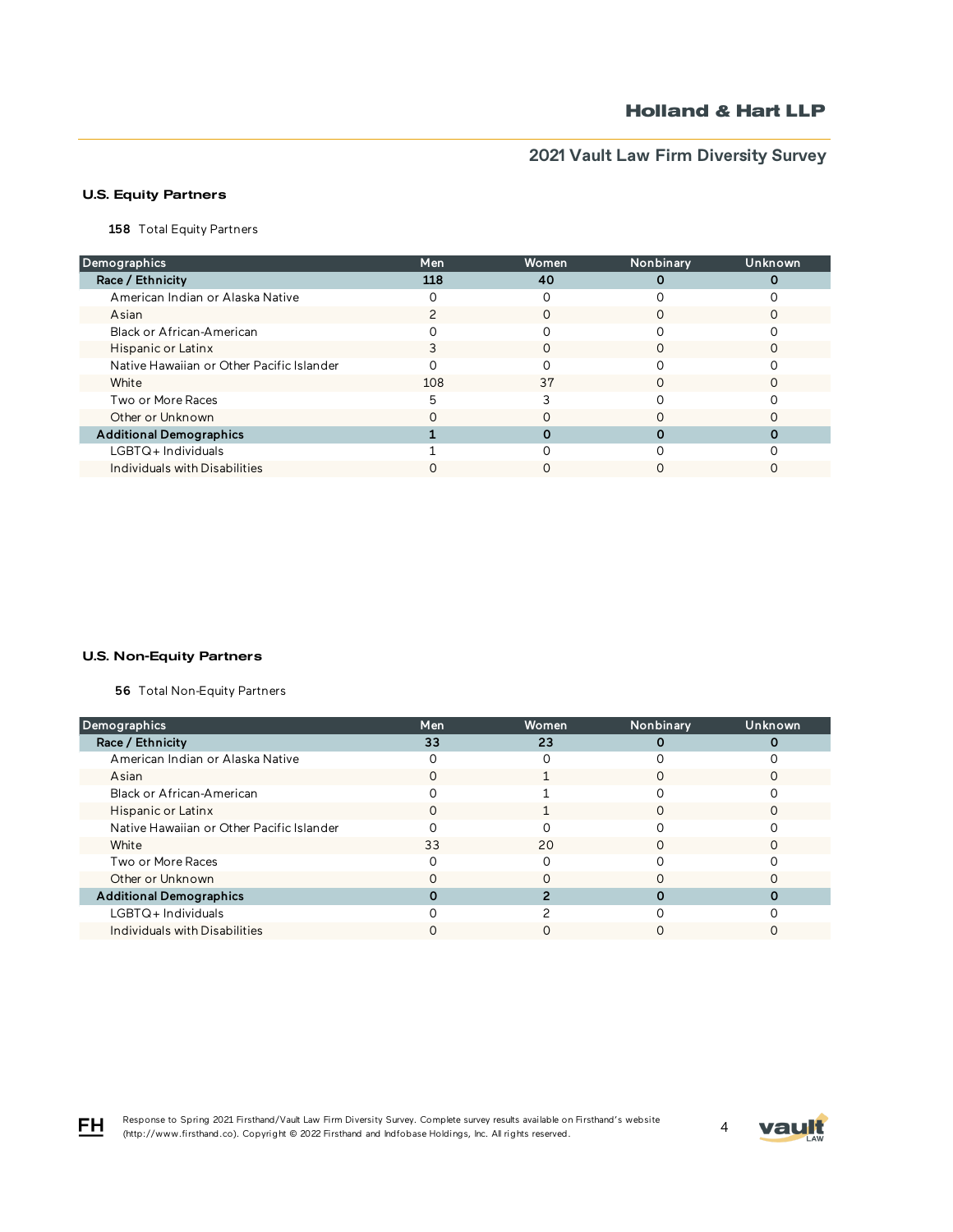# **2021 Vault Law Firm Diversity Survey**

## U.S. Counsel / Of Counsel

94 Total Counsel / Of Counsel

| Demographics                              | Men | Women | Nonbinary | Unknown |
|-------------------------------------------|-----|-------|-----------|---------|
| Race / Ethnicity                          | 59  | 65    |           |         |
| American Indian or Alaska Native          |     | 31    |           |         |
| Asian                                     |     |       |           |         |
| Black or African-American                 |     |       |           |         |
| Hispanic or Latinx                        |     |       | $\Omega$  |         |
| Native Hawaiian or Other Pacific Islander |     |       |           |         |
| White                                     | 52  | 31    |           |         |
| Two or More Races                         |     |       |           |         |
| Other or Unknown                          |     |       |           |         |
| <b>Additional Demographics</b>            |     |       |           |         |
| $LGBTQ+$ Individuals                      |     |       |           |         |
| Individuals with Disabilities             |     |       |           |         |

#### U.S. Non-Partner-Track Attorneys

0 Total Non-Partner-Track Attorneys

| Demographics                              | Men | Women | Nonbinary | Unknown |
|-------------------------------------------|-----|-------|-----------|---------|
| Race / Ethnicity                          |     | O     |           |         |
| American Indian or Alaska Native          |     |       |           |         |
| Asian                                     |     |       |           |         |
| Black or African-American                 |     |       |           |         |
| Hispanic or Latinx                        |     |       |           |         |
| Native Hawaiian or Other Pacific Islander |     |       |           |         |
| White                                     |     | ∩     | ∩         |         |
| Two or More Races                         |     |       |           |         |
| Other or Unknown                          |     |       |           |         |
| <b>Additional Demographics</b>            |     |       |           |         |
| LGBTQ+Individuals                         |     |       |           |         |
| Individuals with Disabilities             |     |       |           |         |

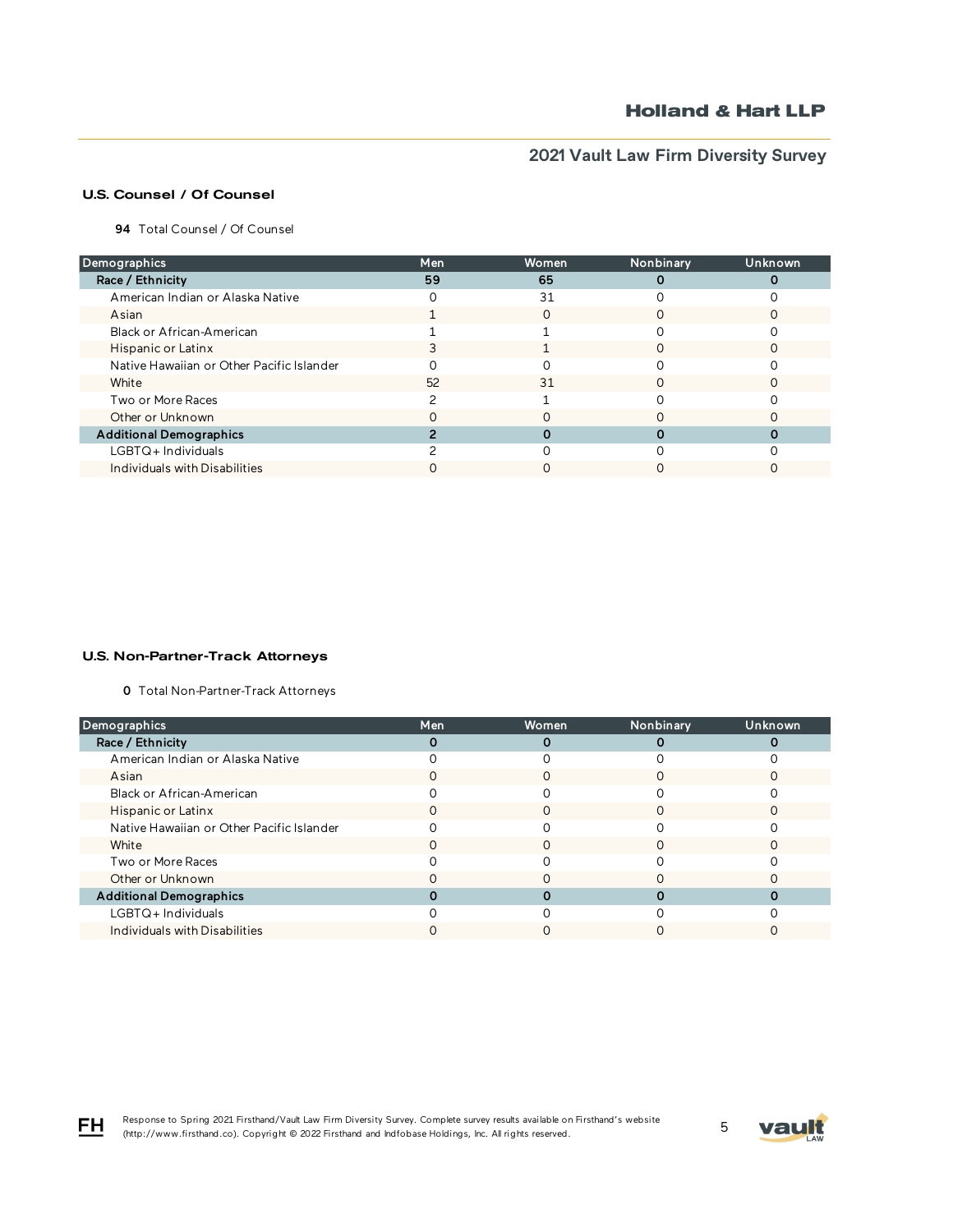# **2021 Vault Law Firm Diversity Survey**

## U.S. Law Clerks

3 Total Law Clerks

| Demographics                              | Men | Women | Nonbinary | Unknown |
|-------------------------------------------|-----|-------|-----------|---------|
| Race / Ethnicity                          |     |       |           |         |
| American Indian or Alaska Native          |     |       |           |         |
| Asian                                     |     |       |           |         |
| Black or African-American                 |     |       |           |         |
| Hispanic or Latinx                        |     |       | O         |         |
| Native Hawaiian or Other Pacific Islander |     |       |           |         |
| White                                     |     |       |           |         |
| Two or More Races                         |     |       |           |         |
| Other or Unknown                          |     |       |           |         |
| <b>Additional Demographics</b>            |     |       |           |         |
| LGBTQ+Individuals                         |     |       |           |         |
| Individuals with Disabilities             |     |       |           |         |

#### U.S. Office Managing Partners

13 Total U.S. Office Managing Partners

| Demographics                              | Men | Women | Nonbinary | Unknown |
|-------------------------------------------|-----|-------|-----------|---------|
| Race / Ethnicity                          | 10  |       |           |         |
| American Indian or Alaska Native          |     |       |           |         |
| Asian                                     |     |       |           |         |
| Black or African-American                 |     |       |           |         |
| Hispanic or Latinx                        |     |       |           |         |
| Native Hawaiian or Other Pacific Islander |     |       |           |         |
| White                                     | 8   |       | ∩         |         |
| Two or More Races                         |     |       |           |         |
| Other or Unknown                          |     |       |           |         |
| <b>Additional Demographics</b>            |     |       |           |         |
| $LGBTQ+$ Individuals                      |     |       |           |         |
| Individuals with Disabilities             |     |       |           |         |

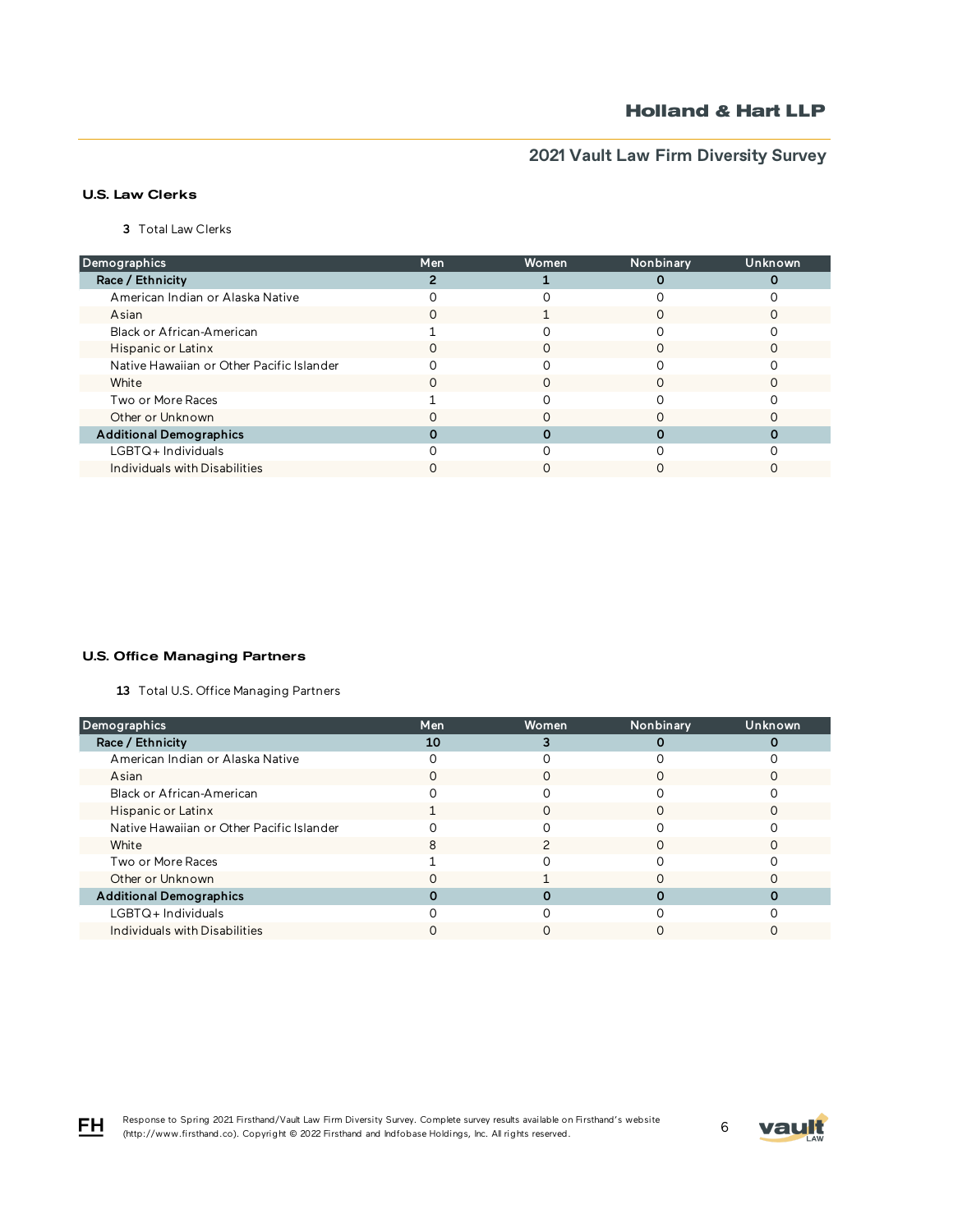#### U.S. Hiring Committee

8 Total U.S. Hiring Committee Attorneys

| Demographics                              | Men | Women | Nonbinary | Unknown |
|-------------------------------------------|-----|-------|-----------|---------|
| Race / Ethnicity                          |     |       |           |         |
| American Indian or Alaska Native          |     |       |           |         |
| Asian                                     |     |       |           |         |
| Black or African-American                 |     |       |           |         |
| Hispanic or Latinx                        |     |       |           |         |
| Native Hawaiian or Other Pacific Islander |     |       |           |         |
| White                                     |     |       |           |         |
| Two or More Races                         |     |       |           |         |
| Other or Unknown                          |     |       |           |         |
| <b>Additional Demographics</b>            |     |       |           |         |
| LGBTQ+ Individuals                        |     |       |           |         |
| Individuals with Disabilities             |     |       |           |         |

## FORMAL PROCESSES AND GOALS

#### **Metrics**

Does the firm provide a formal means for attorneys to voluntarily disclose any of the following?

- Yes Racial/ethnic identity
- Yes Gender identity and gender expression
- Yes Sexual orientation
- Yes Disability

#### **Measurement**

Has the firm set formal, measurable targets for increasing diversity in recruitment, retention, promotion, and/or leadership? Yes If yes, describe the firm's targets:

*The firm's Diversity and Inclusion Plan (D&I Plan) includes a Diversity Goal to affirmatively consider diverse attorneys as at least 30% of the candidate pool for:*

*o open attorney positions, including partner and non-partner lateral, entry-level, and summer clerk positions. oattorneys considered for promotion to partnership*

*oinclusion of attorneys for openings on firm committees and for each opening on the firm's Management Committee, Office Administrative Partners, and Practice Group Leaders*

*oComposition of pitch teams to existing or potential clients*

*oSuccession planning, in the choice of successors to each lawyer's practice*

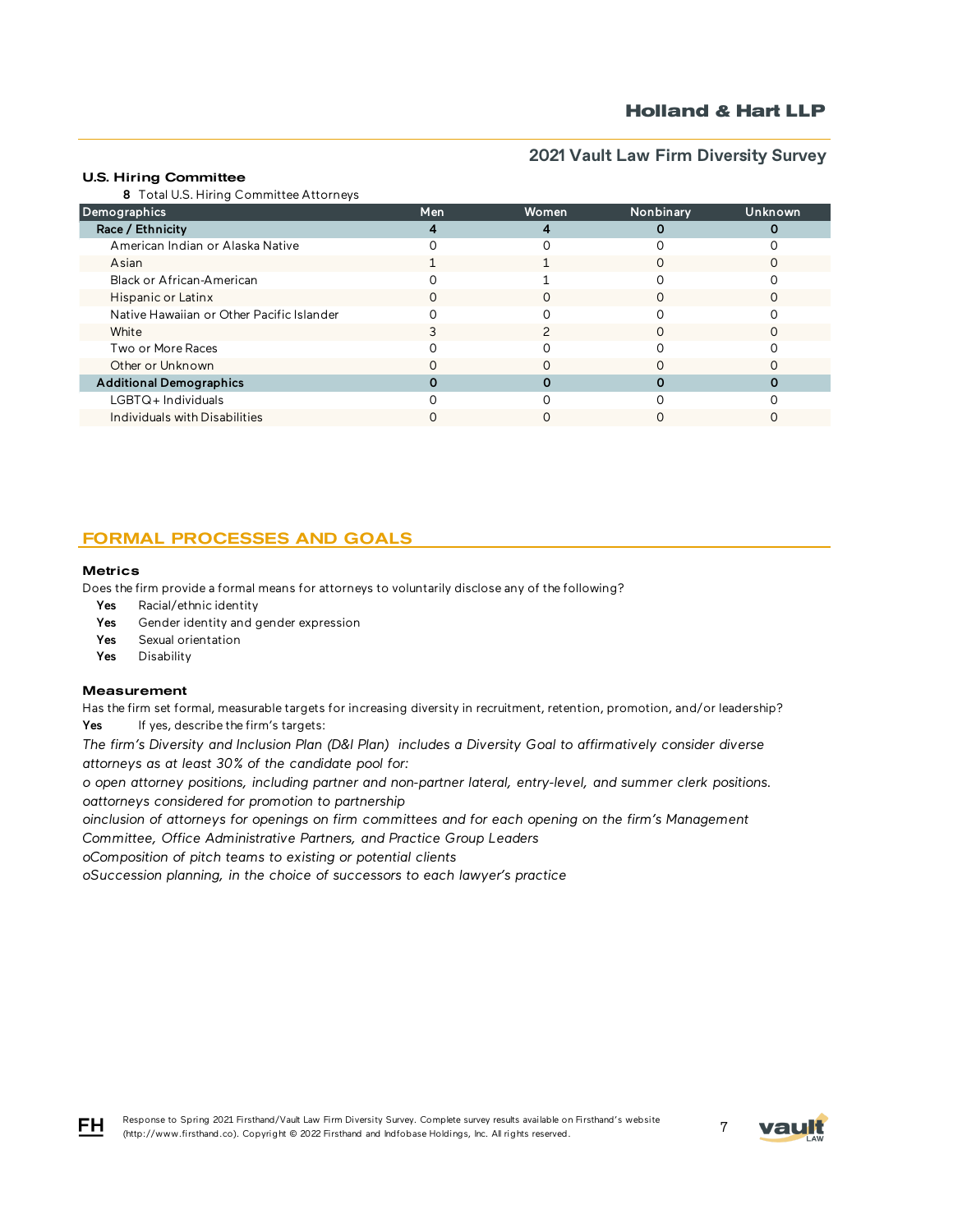### Accountability

FH

Has the firm set formal, measurable targets for increasing diversity in recruitment, retention, promotion, and/or leadership? Yes

If yes, explain how the firm holds partners accountable for DEI achievements?

*Beginning in 2020, the Compensation Committee began considering objective statistical data that illustrated a partner's support of diverse attorneys, including: (i) billable work, (ii) active participation in pitching clients and work won, (iii) shared origination credit, and (iv) sponsorship/mentoring. Partners were asked to describe in their selfevaluation statements: (A) the opportunities they provided to diverse attorneys such as billable work, active participation in pitching clients, and work won; (B) their efforts in sponsoring and mentoring diverse lawyers; and (C) fellow partners who should be recognized for providing such opportunities to diverse lawyers.*

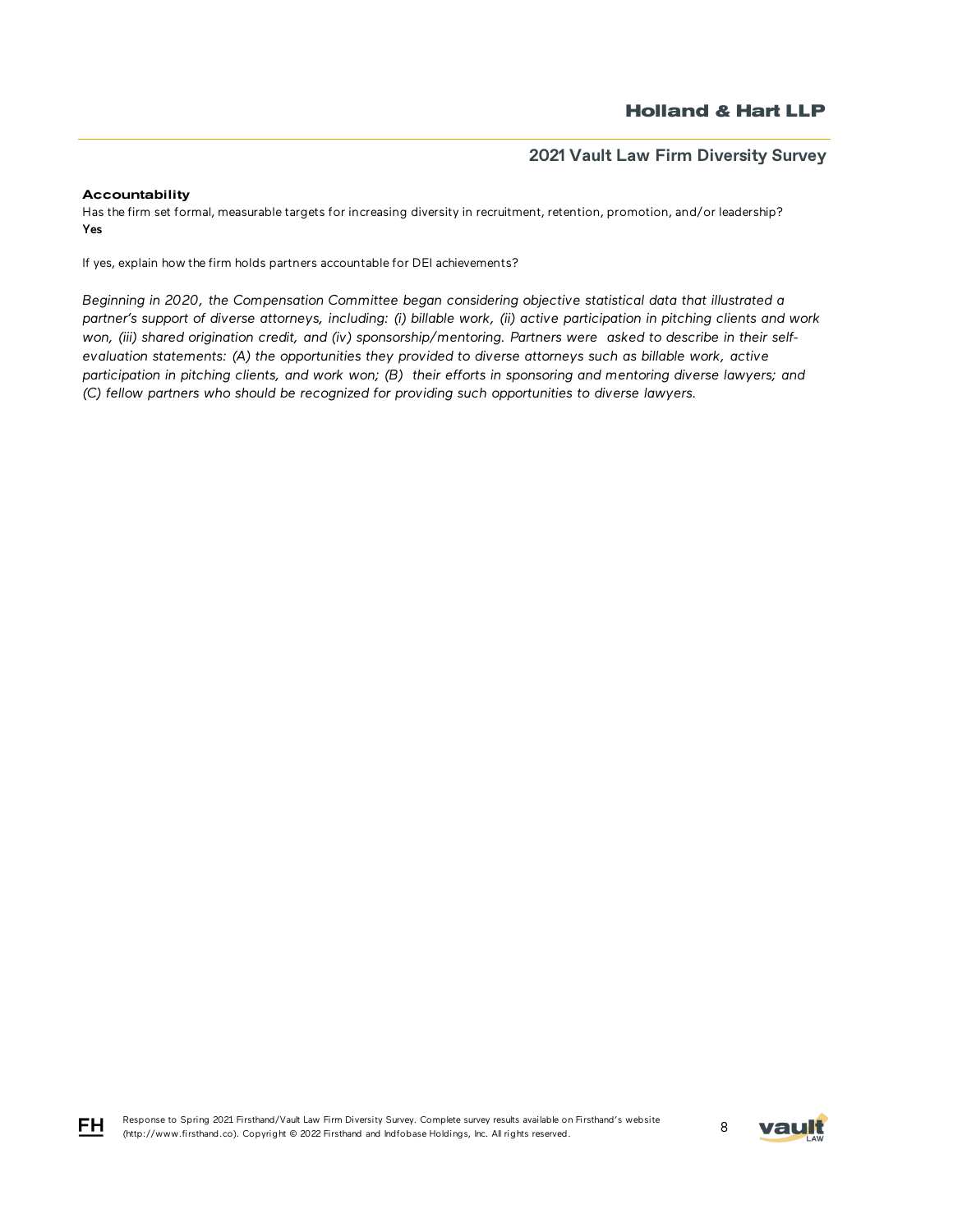#### DEI Training

FH

Which of the following steps has the firm undertaken to bolster diversity, equity, and inclusion awareness among attorneys and staff'

- Yes Provides annual DEI training that addresses implicit bias for all attorneys
- Yes Provides annual DEI training that addresses implicit bias for all attorneys and staff
- Yes Provides DEI training specifically for firm leadership/managers/department chairs
- Yes Includes DEI training in on-boarding process for new associates and/or summer associates
- No Retained a DEI consultant to conduct a

If applicable, descibe any other initiatives taken:

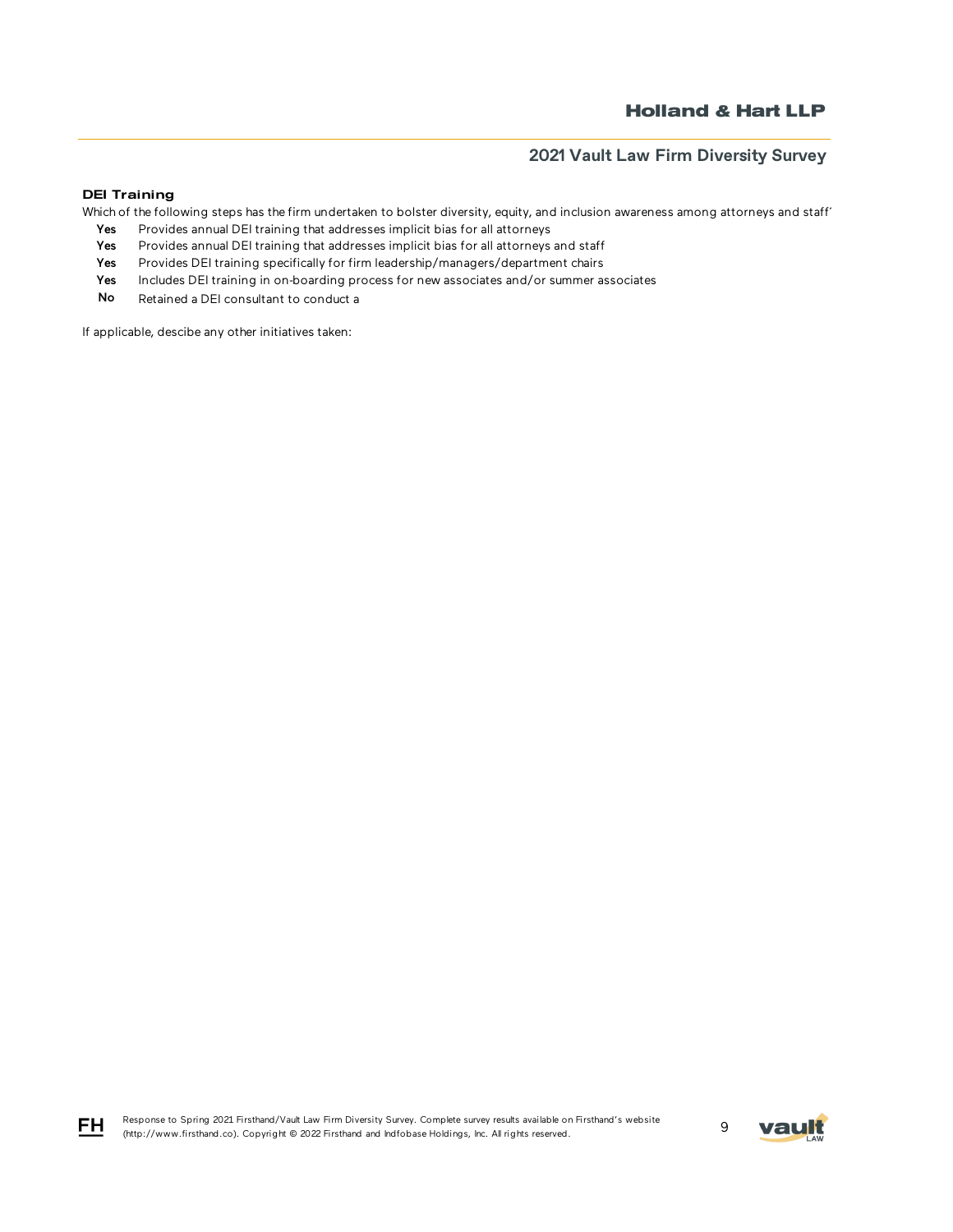## RECRUITMENT AND HIRING

#### **HBCUs**

Does the firm recruit at law schools of Historically Black Colleges and Universities (HBCUs)? Yes

If yes, which HBCUs does the firm hire from? *Howard University*

#### Law Schools

Does the firm recruit at any other law schools specifically for diversity purposes, such as institutions with significant populations of students of color? (Note that we are looking for intentional recruiting efforts to broaden the pool of applicants and extend more opportunities to diverse students.)

#### Yes

If yes, which law schools does the firm recruit at specifically for diversity purposes? *George Washington, Georgetown, UVA, UT-Austin, Michigan, Notre Dame, UCLA, USC, American, Arizona, ASU, UC-Berkeley,* 

*Cornell, Duke, Emory, Harvard, Howard, Northwestern, NYU, Saint Louise U., San Francisco, Seattle U., Stanford, Vanderbilt, Washington, BYU, Utah, Wyoming, Idaho, Montana, UNLV, DU, CU* 



FH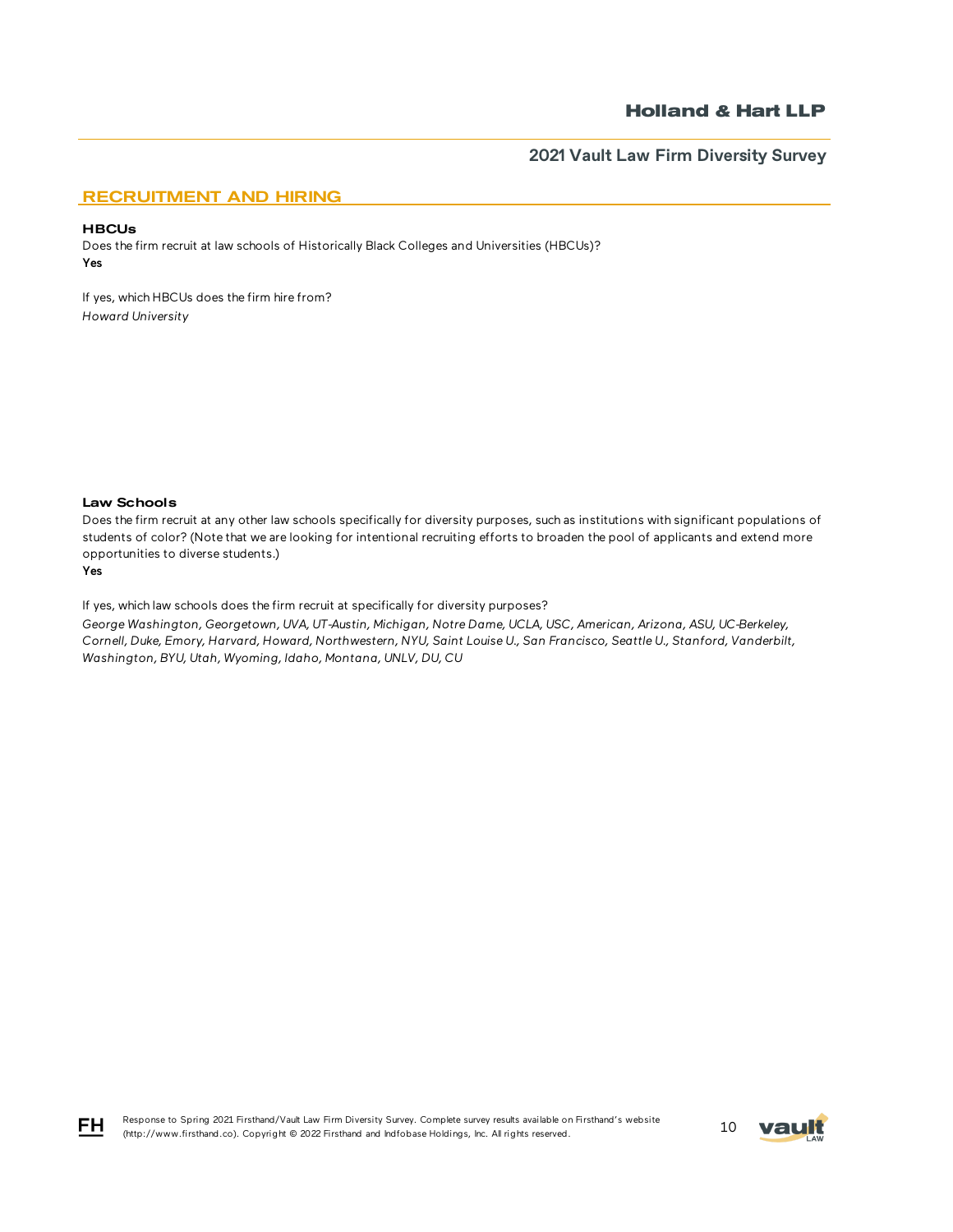## **Scholarships**

Does the firm offer scholarships, internships, or fellowships to diverse law students? Yes If yes, provide the following:

| Description, opportunities available, and link                                                                                                                                                                                                                                                                                                                                                                                                                                                                                                                                                                                                                                                                                                  | Number awarded in 2020 |
|-------------------------------------------------------------------------------------------------------------------------------------------------------------------------------------------------------------------------------------------------------------------------------------------------------------------------------------------------------------------------------------------------------------------------------------------------------------------------------------------------------------------------------------------------------------------------------------------------------------------------------------------------------------------------------------------------------------------------------------------------|------------------------|
| <b>Scholarships</b>                                                                                                                                                                                                                                                                                                                                                                                                                                                                                                                                                                                                                                                                                                                             |                        |
| • The Utah Bar Review Diversity Scholarship assists Utah law students who are<br>actively involved in promoting diversity and inclusion to defray the costs of taking<br>and studying for the Utah State Bar Exam so they can focus on studying for the<br>exam. The Scholarship, sponsored by Holland & Hart, is a partnership with the Utah<br>Center for Legal Inclusion. • The firm also sponsors diversity scholarships at the<br>University of Denver Sturm College of Law, University of Colorado Law School, and<br>the University of Idaho College of Law. Link: https://law.utah.edu/students/awards-<br>fellowships-and-competitions/the-q-w-anderson-oil-and-gas-fellowship/ and<br>https://www.utahcli.org/bar-review-scholarship/ |                        |

# Internships

 *Link:* 

## Fellowships

 *Link:* 



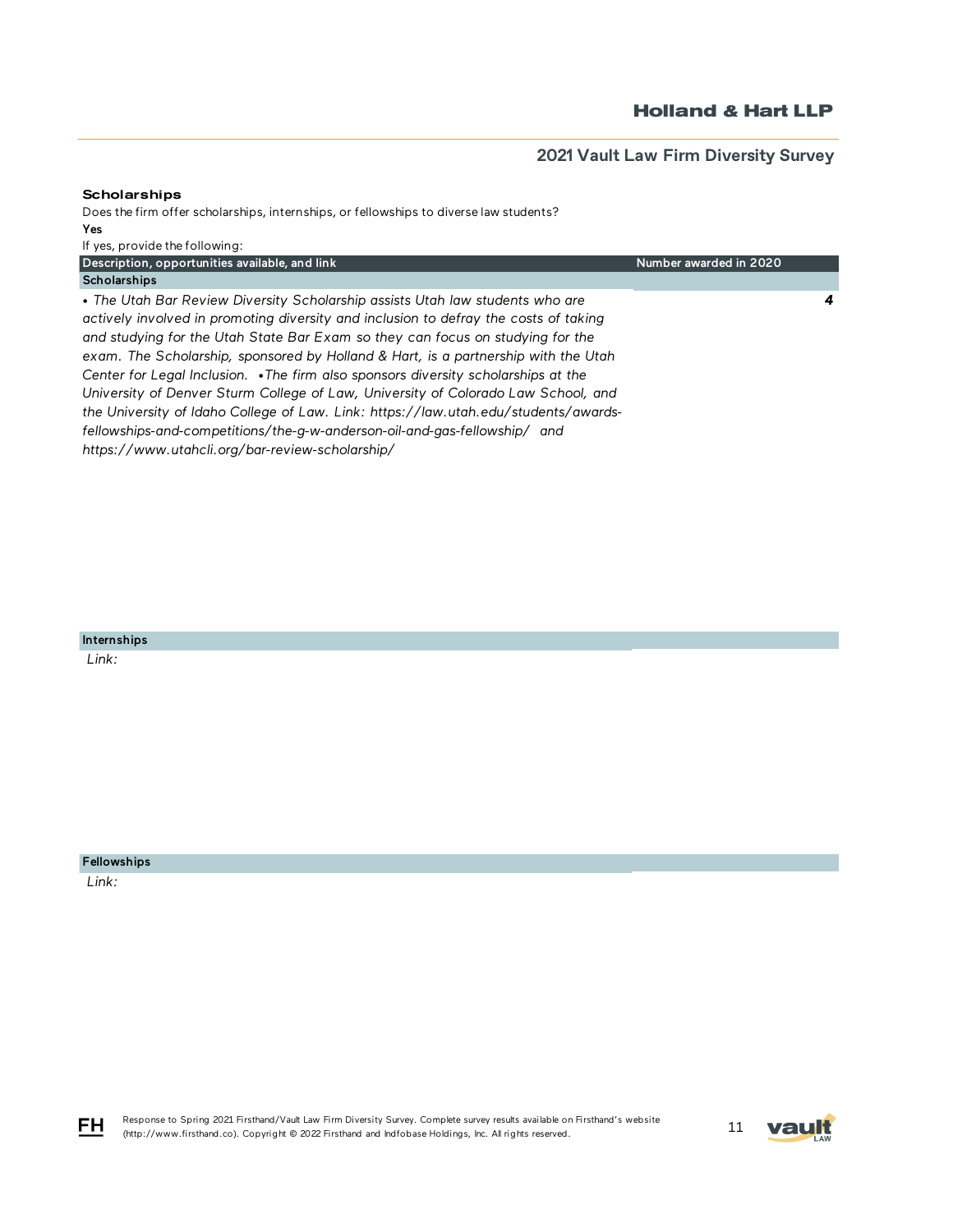#### Career Fairs

Does the firm participate in legal diversity career fairs? Yes

If yes, list the diversity career fairs in which the firm participates *Rocky Mountain Legal Diversity Career Fair*

#### Combating Implicit Bias

What steps has the firm taken to combat implicit bias in recruiting (e.g., interview training, behavioral interview questions, blind resume review, etc.)?

*Several years ago, the firm overhauled its interview questions and adopted behavior-based questions that explore*  candidates' commitment to diversity and elicit candidates' skillsets and qualifications rather than chemistry and *personal similarities with an interviewer.* 

*We took additional steps to increase objectivity and minimize implicit biases in the interviewer feedback process. We implemented a questionnaire for interviewers to numerically rate candidates on categories aligned with objective interview questions. This data-based approach has several benefits: it keeps interviews focused on evaluating candidates based on the objectives, skills, and traits outlined in the behavior-based interview questions; and it allows our Recruitment team to quantify interviewer feedback rather than rely on narrative feedback filtered through the subjective, often unconscious, biases of the interviewer. This process helps to ensure that hiring*  decisions are based on qualities the firm has identified as important for success. Together with enhanced training *and feedback for interviewers, these changes have improved our ability to make better hiring decisions. Over the last year, Holland & Hart has been one of a few national law firms participating in an innovative pilot program with Thine, a new recruiting technology company founded by a well-known leader in the legal recruiting, coaching, and professional development field. Among many features, Thine endeavors to eliminate bias and inconsistencies in recruiting and evaluation processes.*



FH.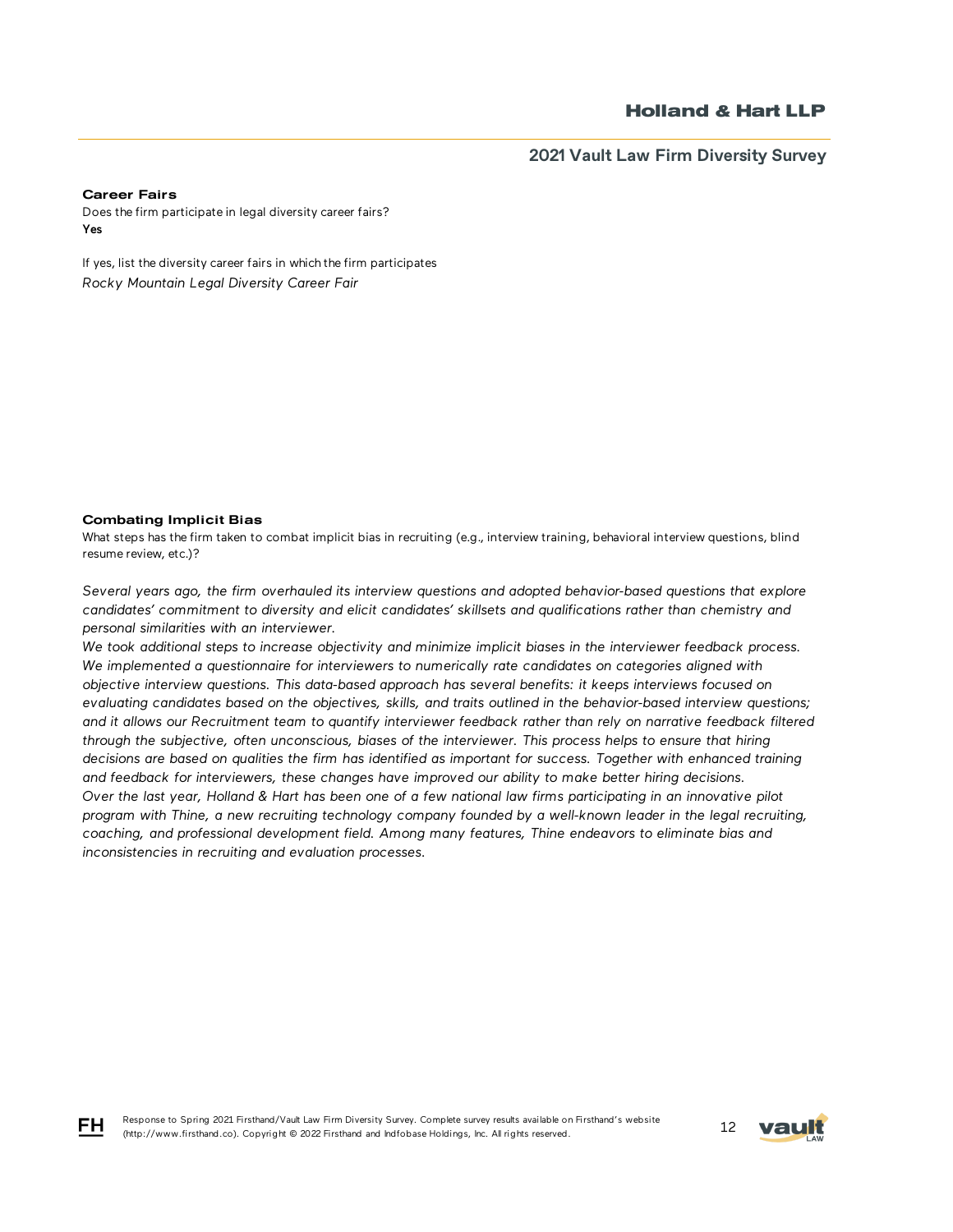#### Summer Associates

In what ways does the firm support diverse summer associates (e.g., mentoring, training, events, etc.)?

*Holland & Hart provides tailored training opportunities to our summer clerks throughout the program, in addition to inviting them to participate in the same training and development opportunities offered to our associates, including opportunities to participate in committee meetings. Summer clerks benefit from the support of a personalized team structure consisting of a workflow supervisor, partner mentor, and two associate buddies. Holland & Hart also creates fun experiences that allow our summer clerks and H&H colleagues to connect and build relationships with one another throughout the summer program.* 



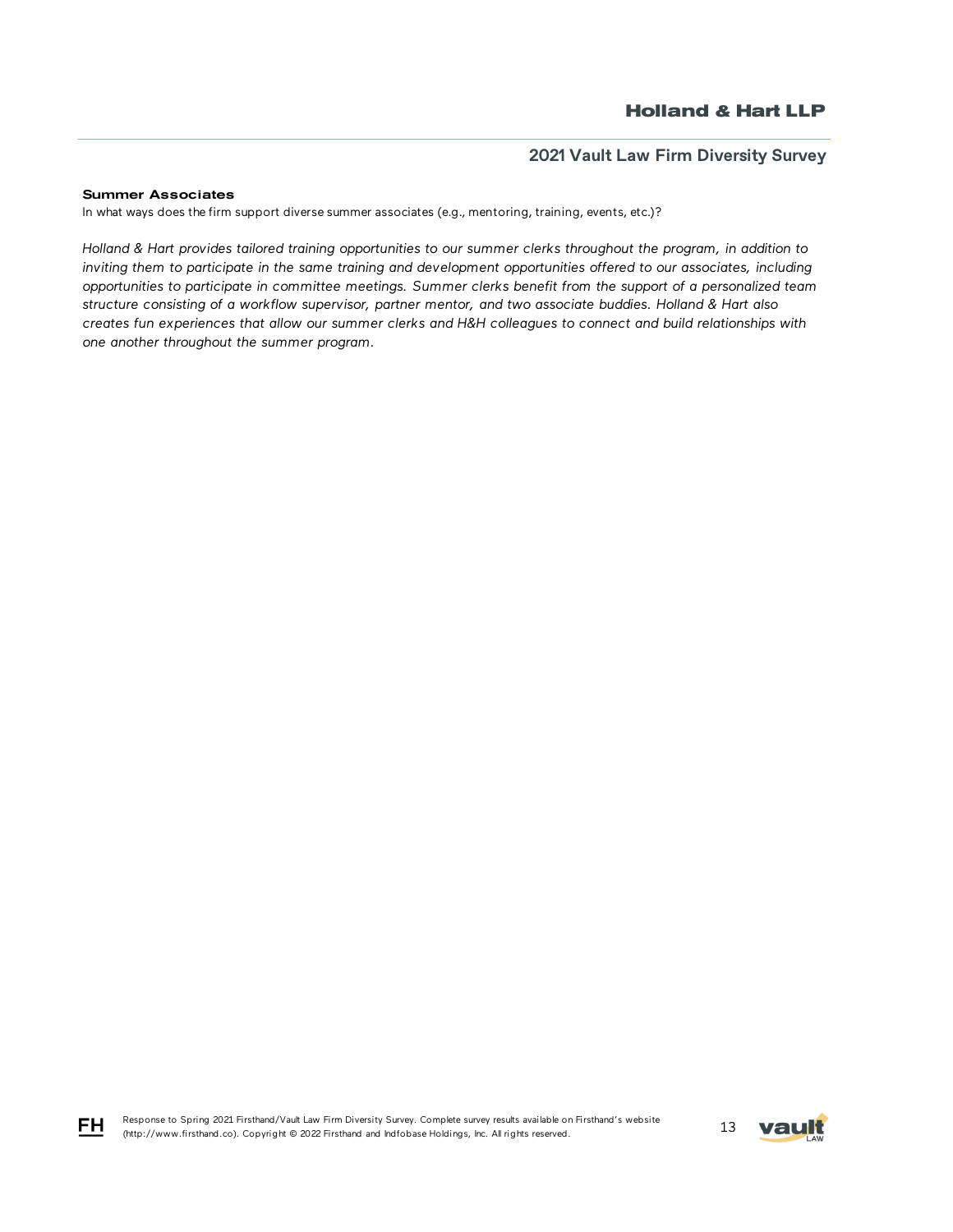## 1L Summer Associates

Does the firm hire 1L summer associates? Yes

6 Total 1L summer associates at the firm in 2020

| Demographics                              | Men | <b>Women</b> | Nonbinary | Unknown |
|-------------------------------------------|-----|--------------|-----------|---------|
| Race / Ethnicity                          |     |              |           |         |
| American Indian or Alaska Native          |     |              |           |         |
| Asian                                     |     |              |           |         |
| Black or African-American                 |     |              |           |         |
| Hispanic or Latinx                        |     | Ω            |           |         |
| Native Hawaiian or Other Pacific Islander |     |              |           |         |
| White                                     |     |              |           |         |
| Two or More Races                         |     |              |           |         |
| Other or Unknown                          |     |              |           |         |
| <b>Additional Demographics</b>            |     |              |           |         |
| $LGBTQ+$ Individuals                      |     |              |           |         |
| Individuals with Disabilities             |     | 0            |           |         |
|                                           |     |              |           |         |

#### Diversity Program Participants

If applicable, how many of the law students who participated in the firm's 1L summer associate program in 2020 were hired through the firm's diversity scholarship/internship/fellowship program?

*6*



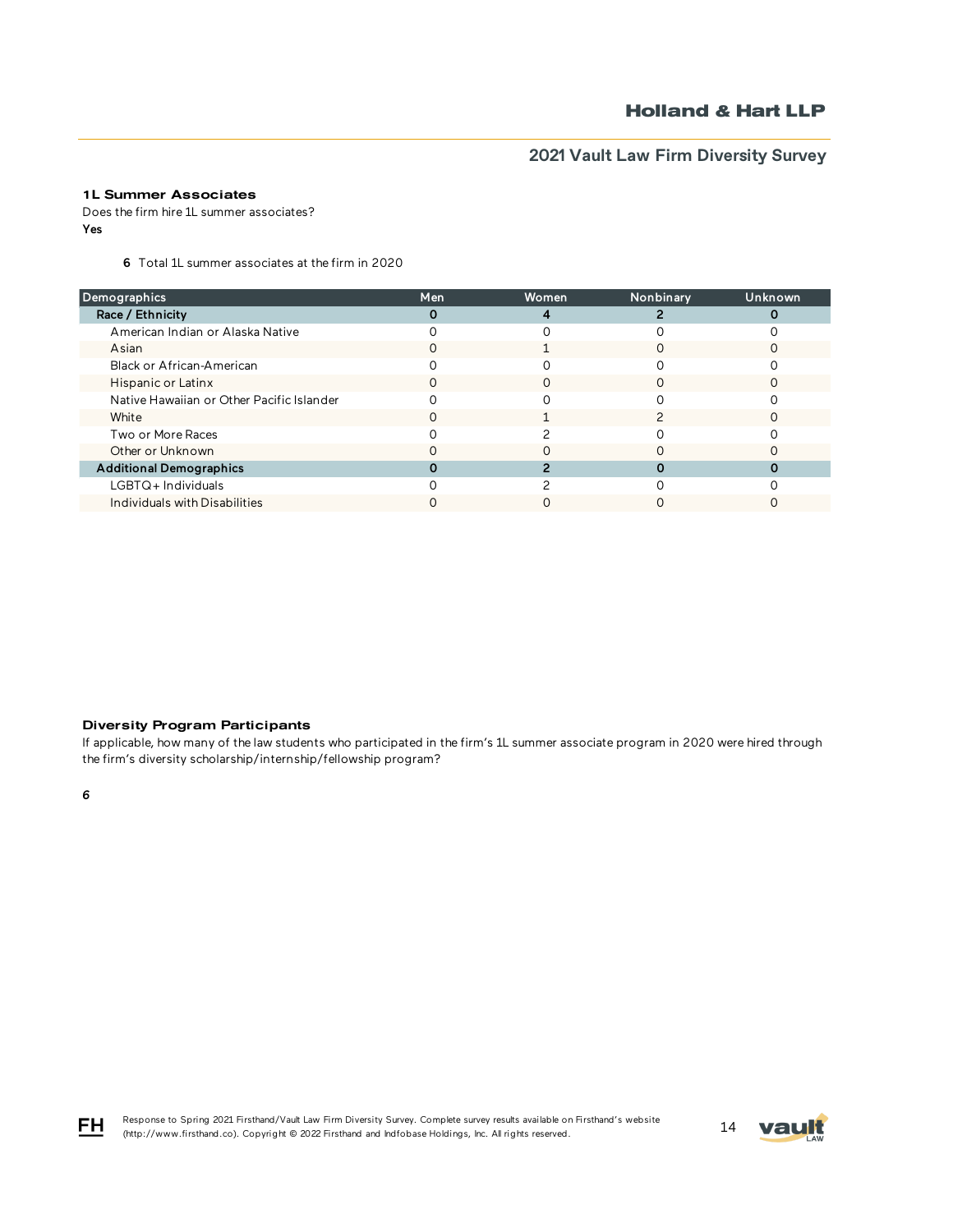# **2021 Vault Law Firm Diversity Survey**

### 2L Summer Associates

Did the firm hold a 2L summer program in 2020? Yes

13 Total 2L Summer Associates at the Firm in 2020

| Demographics                              | Men | <b>Women</b> | Nonbinary | Unknown |
|-------------------------------------------|-----|--------------|-----------|---------|
| Race / Ethnicity                          |     | 5            |           |         |
| American Indian or Alaska Native          |     |              |           |         |
| Asian                                     |     |              |           |         |
| Black or African-American                 |     |              |           |         |
| Hispanic or Latinx                        |     |              |           |         |
| Native Hawaiian or Other Pacific Islander |     |              |           |         |
| White                                     | 6   |              |           |         |
| Two or More Races                         |     |              |           |         |
| Other or Unknown                          |     |              |           |         |
| <b>Additional Demographics</b>            |     |              |           |         |
| $LGBTQ+$ Individuals                      |     |              |           |         |
| Individuals with Disabilities             |     |              |           |         |

## 2L Summer Associates Who Received Offers

11 Total 2L Summer Associates Received Offers

| Demographics                              | Men | Women | Nonbinary | Unknown |
|-------------------------------------------|-----|-------|-----------|---------|
| Race / Ethnicity                          |     | 5     |           |         |
| American Indian or Alaska Native          |     |       |           |         |
| Asian                                     |     |       |           |         |
| Black or African-American                 |     |       |           |         |
| Hispanic or Latinx                        |     |       |           |         |
| Native Hawaiian or Other Pacific Islander |     |       |           |         |
| White                                     |     |       |           |         |
| Two or More Races                         |     |       |           |         |
| Other or Unknown                          |     |       |           |         |
| <b>Additional Demographics</b>            |     |       |           |         |
| LGBTQ+Individuals                         |     |       |           |         |
| Individuals with Disabilities             |     |       |           |         |

#### 2L Summer Associates Who Accepted Offers

11 Total 2L Summer Associates Received Offers

| Demographics                              | Men | Women | Nonbinary | Unknown |
|-------------------------------------------|-----|-------|-----------|---------|
| Race / Ethnicity                          |     | 5     |           |         |
| American Indian or Alaska Native          |     |       |           |         |
| Asian                                     |     |       |           |         |
| Black or African-American                 |     |       |           |         |
| Hispanic or Latinx                        |     |       |           |         |
| Native Hawaiian or Other Pacific Islander |     |       |           |         |
| White                                     |     |       |           |         |
| Two or More Races                         |     |       |           |         |
| Other or Unknown                          |     |       |           |         |
| <b>Additional Demographics</b>            |     |       |           |         |
| $LGBTQ+$ Individuals                      |     |       |           |         |
| Individuals with Disabilities             |     |       |           |         |

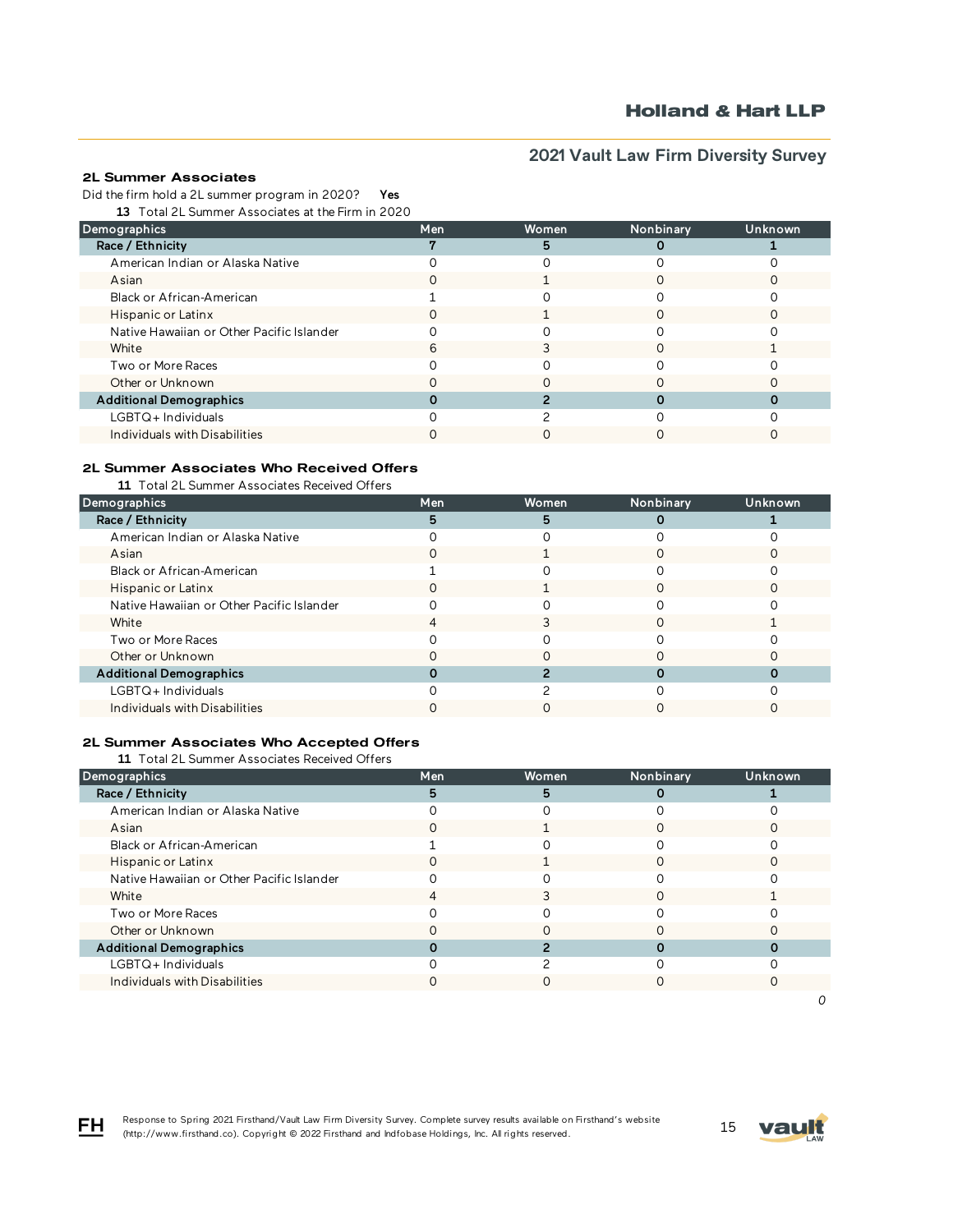#### Diversity Program Participants

How many of the law students who participated in the firm's 2L summer associate program in 2020 were hired through the firm's diversity scholarship/internship/fellowship program?

*3*

#### New Attorneys Hired

40 Total 2L Summer Associates Received Offers

| Demographics                              | Men | Women | Nonbinary | Unknown |
|-------------------------------------------|-----|-------|-----------|---------|
| Race / Ethnicity                          | 19  | 21    |           |         |
| American Indian or Alaska Native          |     |       |           |         |
| Asian                                     |     |       |           |         |
| Black or African-American                 |     |       |           |         |
| Hispanic or Latinx                        |     | O     |           |         |
| Native Hawaiian or Other Pacific Islander |     |       |           |         |
| White                                     | 17  | 18    |           |         |
| Two or More Races                         |     |       |           |         |
| Other or Unknown                          |     |       |           |         |
| <b>Additional Demographics</b>            |     |       |           |         |
| LGBTQ+Individuals                         |     |       |           |         |
| Individuals with Disabilities             |     |       |           |         |

#### Mandatory Arbitration

No Does the firm require associates to agree to mandatory arbitration as a condition of employment?

N/A Does the requirement also apply to summer associates?

If yes to mandatory arbitration, elaborate ot mandatory arbitration provisions:



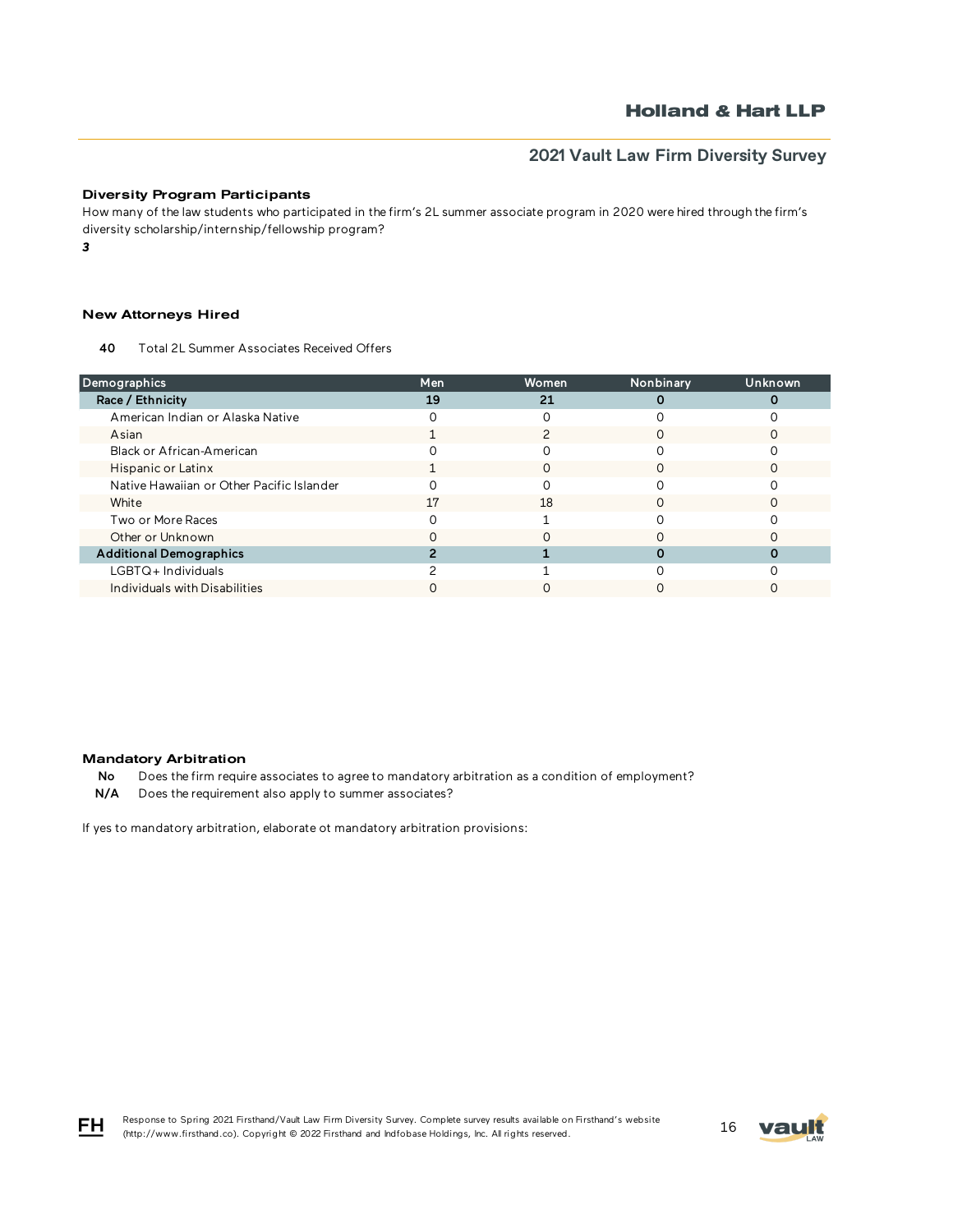## CULTURE AND COMMUNITY

#### Affinity Groups

Does the firm have internal affinity groups or networks? Yes

If yes, list the firm's affinity groups:

*Women's Forum, Staff Diversity Committee, H&H Pride Network, H&H African-American Network, H&H Asian/Pacific American Network, H&H Latinx Network, New Parent Network*

Response to Spring 2021 Firsthand/Vault Law Firm Diversity Survey. Complete survey results available on Firsthand's website Response to Spring 2021 Firsthand/vault Law Firm Diversity Survey. Complete survey results available on Firsthand's website<br>(http://www.firsthand.co). Copyright © 2022 Firsthand and Indfobase Holdings, Inc. All rights rese



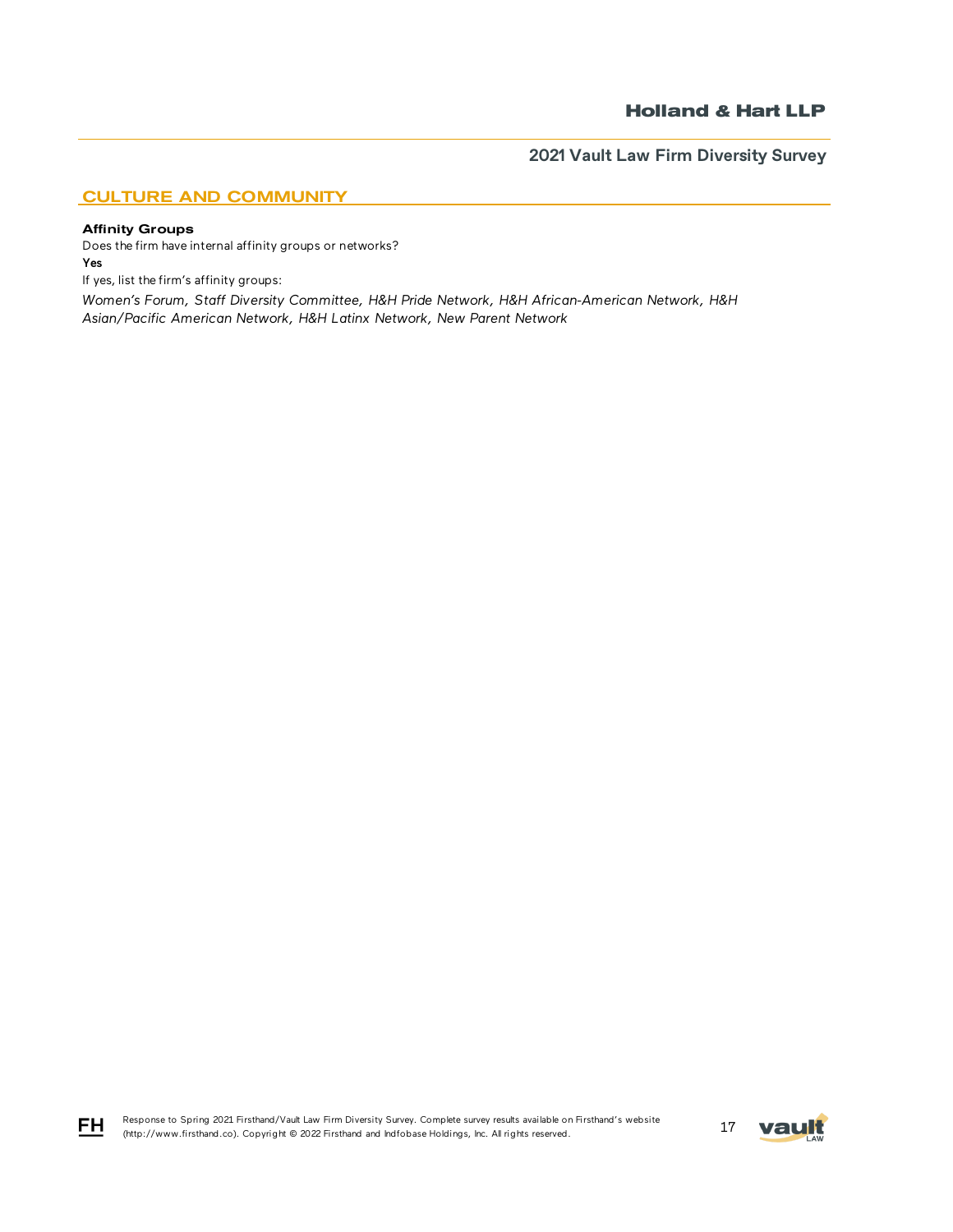#### Affinity Groups Cont'd

FH

What kind of support does the firm provide for its affinity groups or networks?

*Holland & Hart provides funding for educational programming, networking and social events for affinity groups. The firm also provides staff resources to assist in creating in-house resource pages for the affinity groups and planning of programming and events.* 

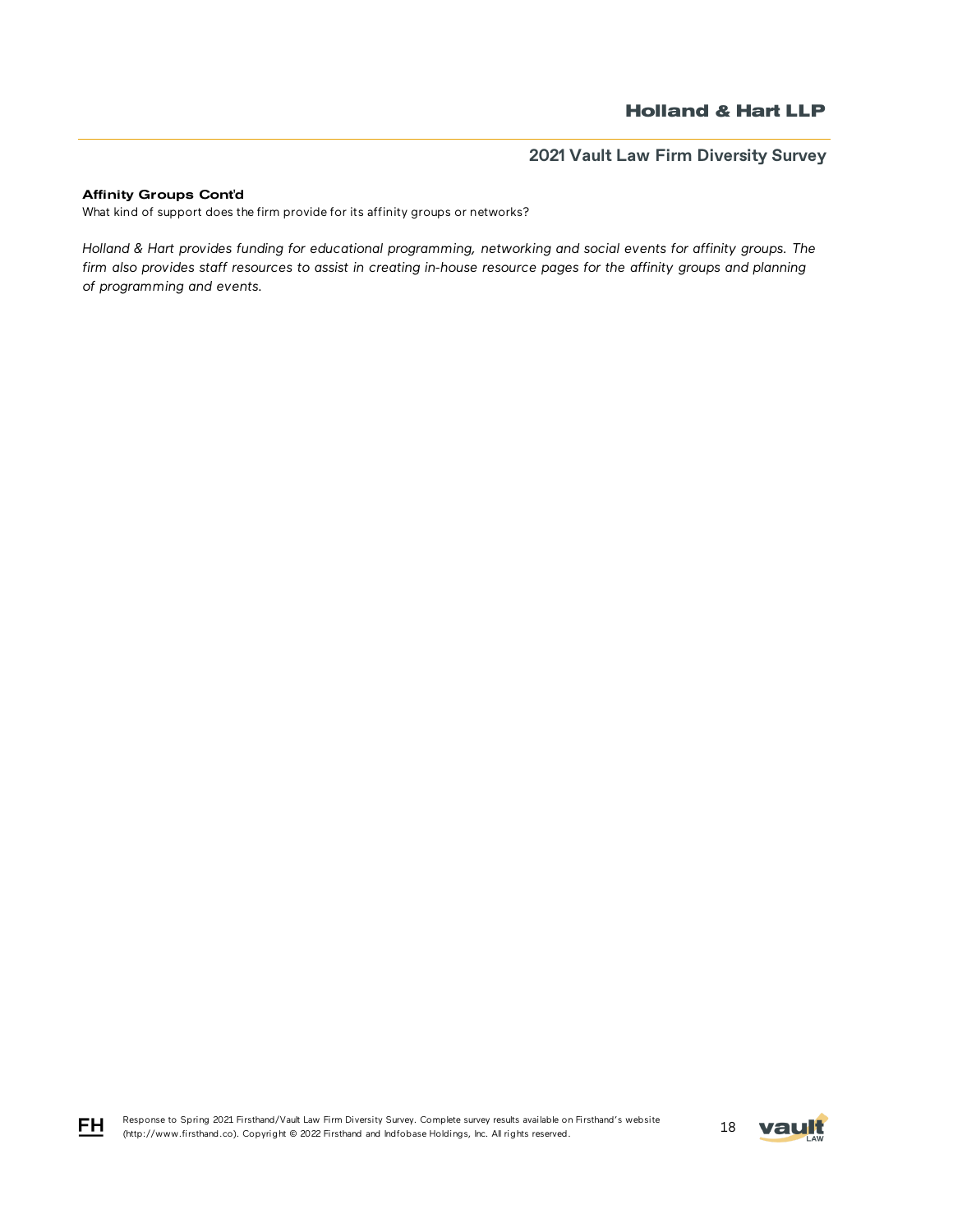#### DEI Events

Does the firm host DE&I retreats or conferences? Yes Does firm leadership attend these events? Yes

If applicable, provide more detail on the firms DE&I events:

*The D&I Plan prioritizes bi-annual retreats for DIVCOM and Women's Forum members that offer both substantive meetings on topics important to the firm and its diverse attorneys, as well as social events designed to build and strengthen relationships. Retreats—typically two-day events held outside off-site—provide a safe space for attorneys and leaders across the firm to gather for in-depth, frank discussions about that typically generate many valuable ideas for change and improvement.*



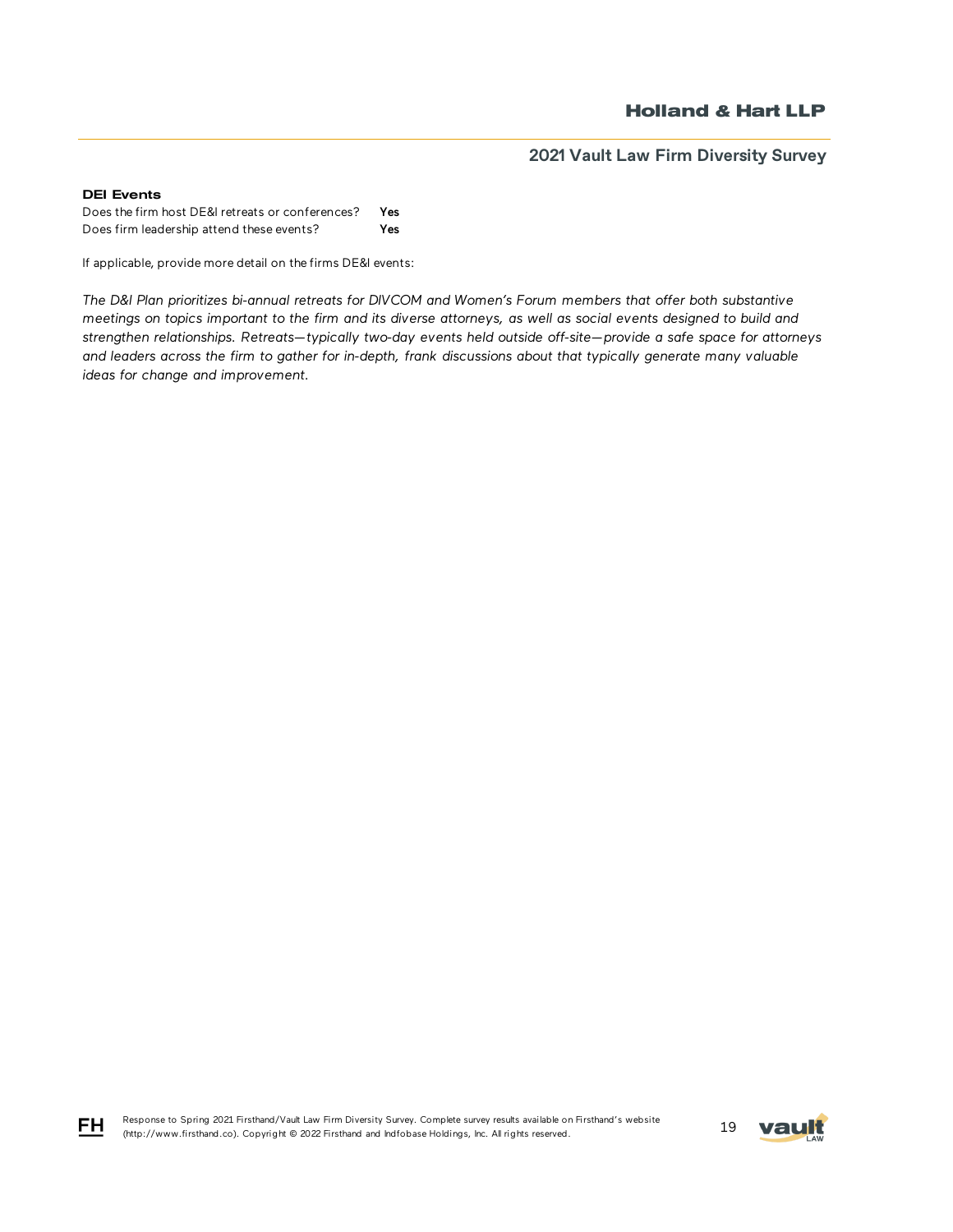# **2021 Vault Law Firm Diversity Survey**

#### Reverse Mentoring

No Does the firm offer reverse mentoring, pairing senior attorneys with junior attorneys to help bridge generational or cultural gaps, share perspectives and skills, and foster a more inclusive culture?

If applicable, elaborate on the firm's reverse mentoring program:

Response to Spring 2021 Firsthand/Vault Law Firm Diversity Survey. Complete survey results available on Firsthand's website Response to Spring 2021 Firstnand/vault Law Firm Diversity Survey. Complete survey results available on Firstnand's website<br>(http://www.firsthand.co). Copyright © 2022 Firsthand and Indfobase Holdings, Inc. All rights rese



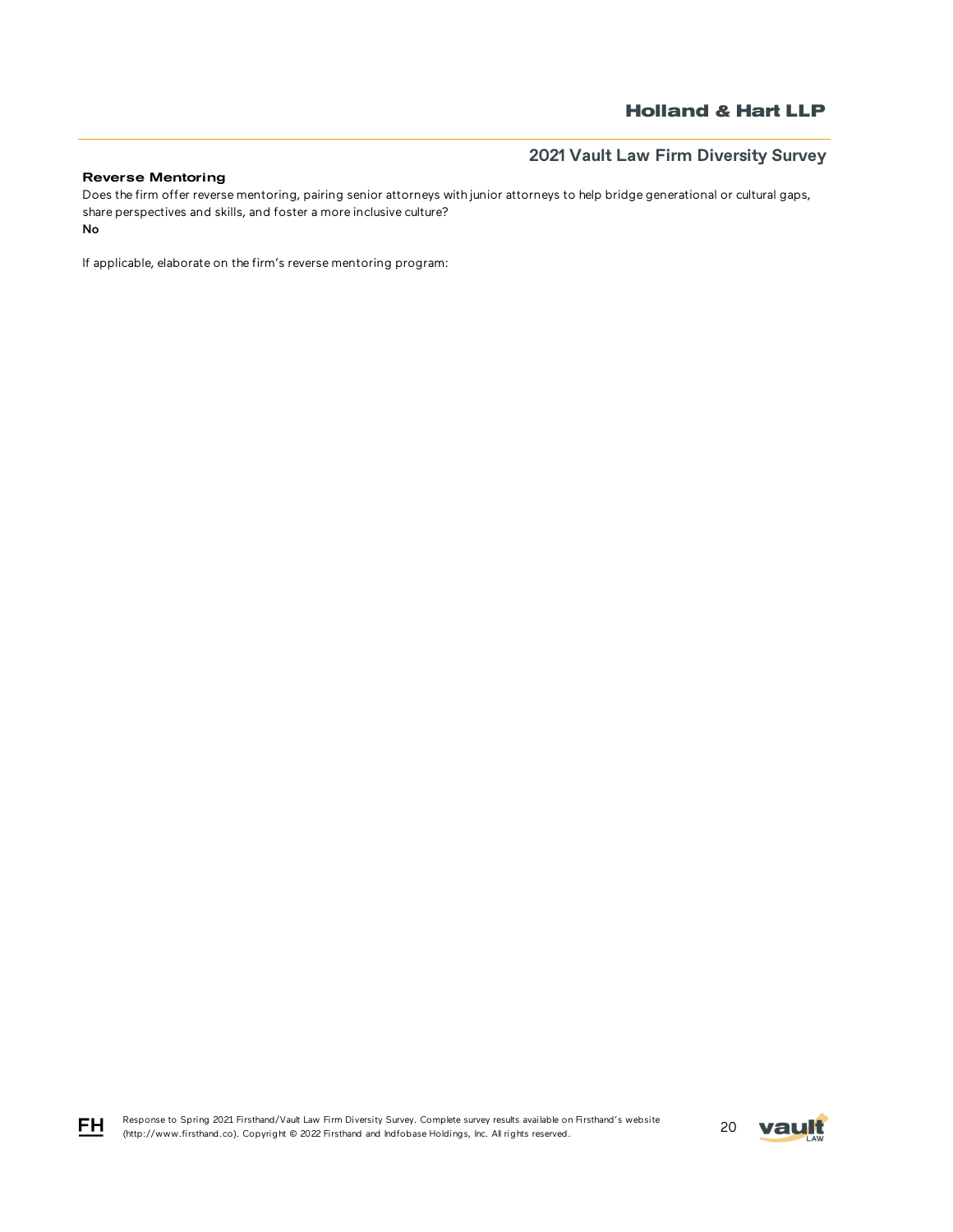#### Associate Committee

FH

Does the firm have an associate committee that consults with the partnership? Yes

If applicable, describe how the associate committee engages with the partnership:

*Holland & Hart's Professional Development Committee (PROCOM), formerly the Associates Committee, is comprised of*  associates, of counsel, , partners1, and diversity/professional development staff. It meets monthly to discuss the professional *development of the associate and of counsel attorneys and to address any questions or concerns they may have. Partner representatives of PROCOM regularly advance questions and/or concerns directly to the Managing Partner or MCOM (Management Committee) to address. These monthly meetings allow for continued dialogue and partnership between our associates and of counsel attorneys, on the one hand, and the partnership and firm management, on the other hand.*

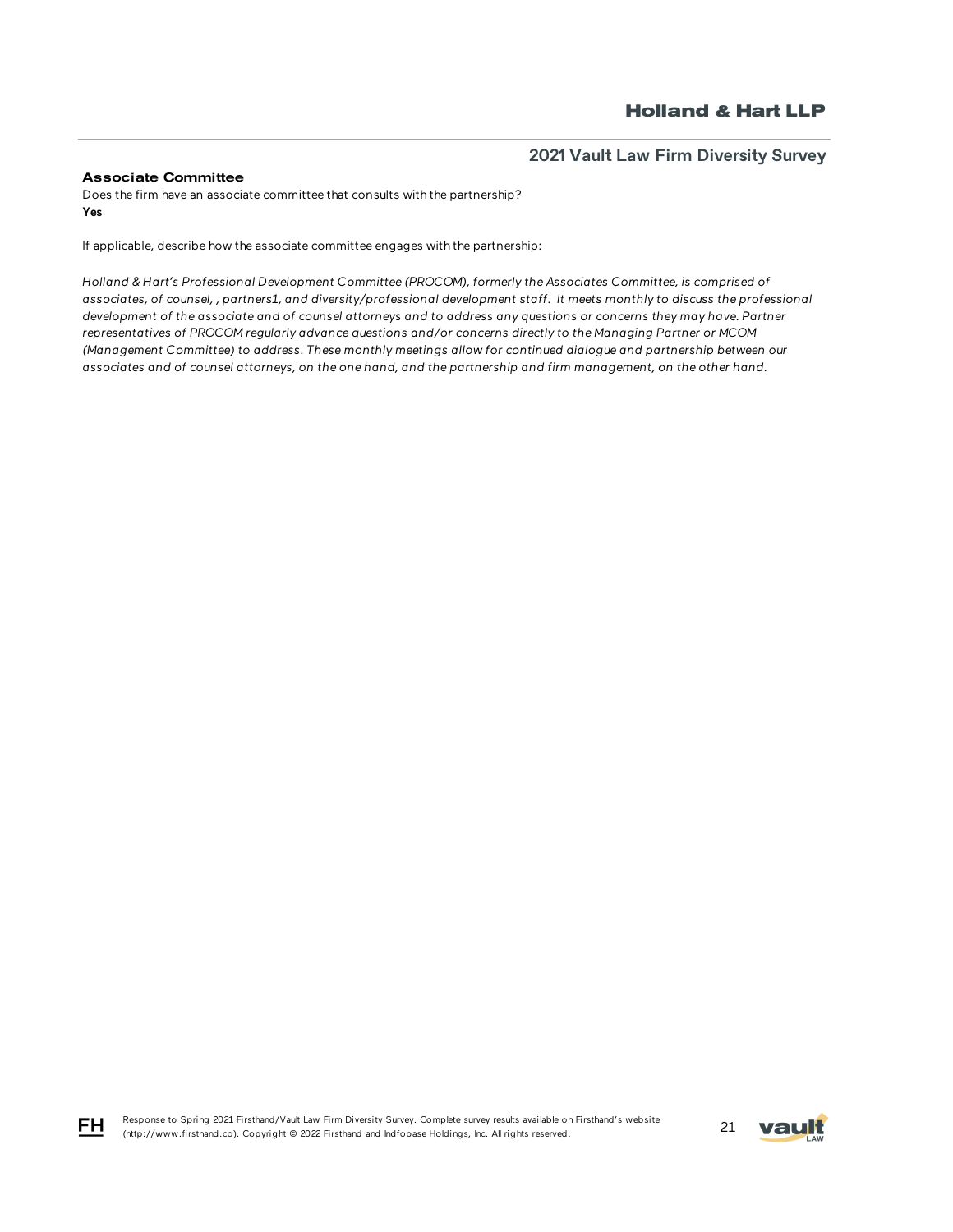## Combating Structural Racism

Is the firm a member of the Law Firm Antiracism Alliance (LFAA)? Yes

#### Cultural Awareness

How does the firm commemorate important dates honoring diversity?

*Holland & Hart celebrates important diversity-related occasions and events in a number of ways:*

*•The firm's internal bi-monthly DEI Newsletter, All In, includes educational information on the background/history of specific dates; features highlighting lawyers and staff who are members of the diverse group; links to local events; information about internal and external training opportunities/CLEs and more.*

*•The firm develops internal (firmwide emails from firm management) and external (website and social media posts) communications* 

*•The firm sponsors events and gatherings in specific markets. For example, the firm regularly sponsors the Boise Pride Festival.*

*•Affinity Groups with members of racial or cultural backgrounds also plan specific celebrations, either in person or virtual.*

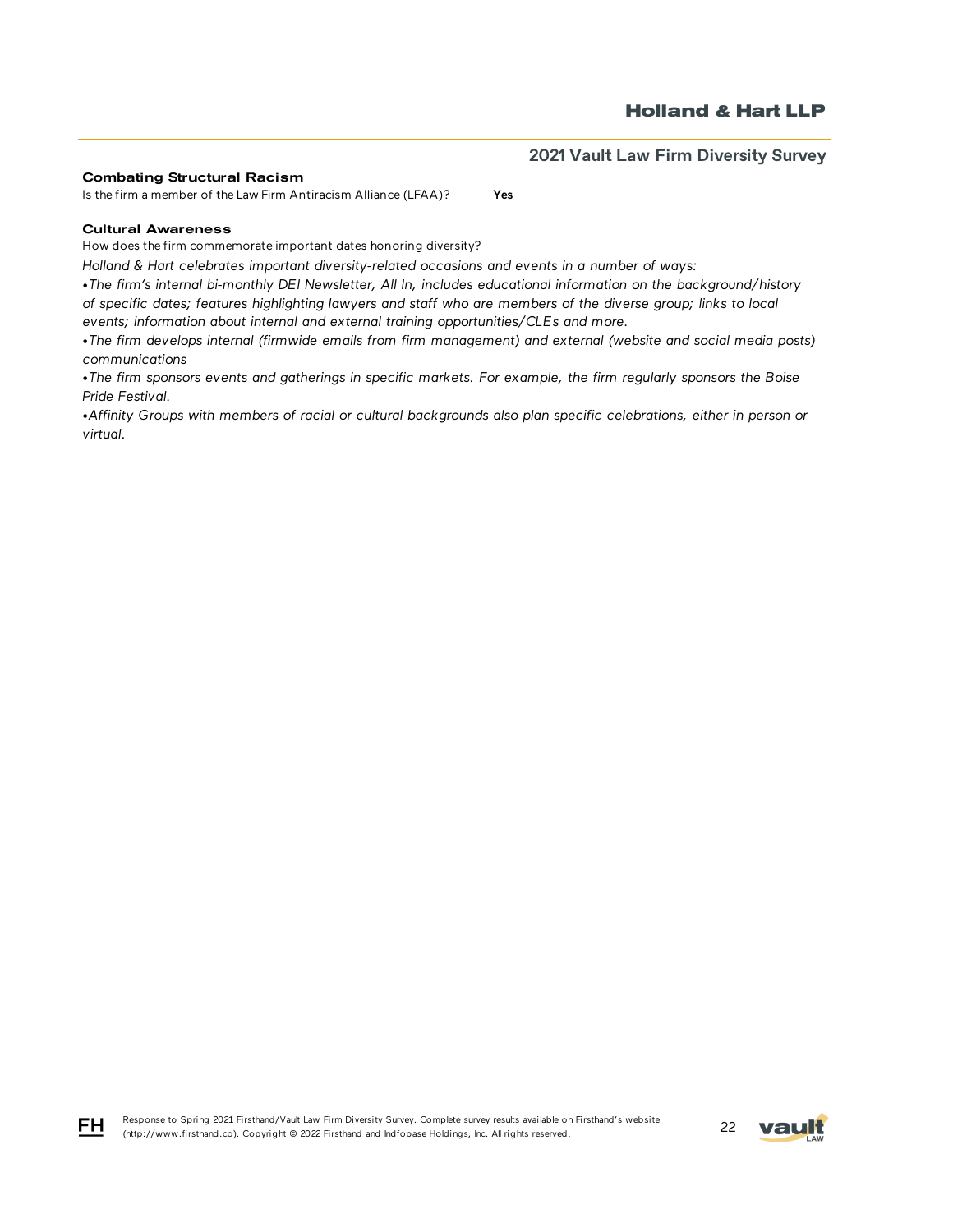## NETWORKING, MENTORING, AND PROFESSIONAL DEVELOPMENT

#### Mentoring & Sponsorship

Does the firm offer a mentorship or sponsorship program that connects diverse attorneys with senior leadership? Not yet, but currently in development

If applicable, describe the mentoring or sponsorship program



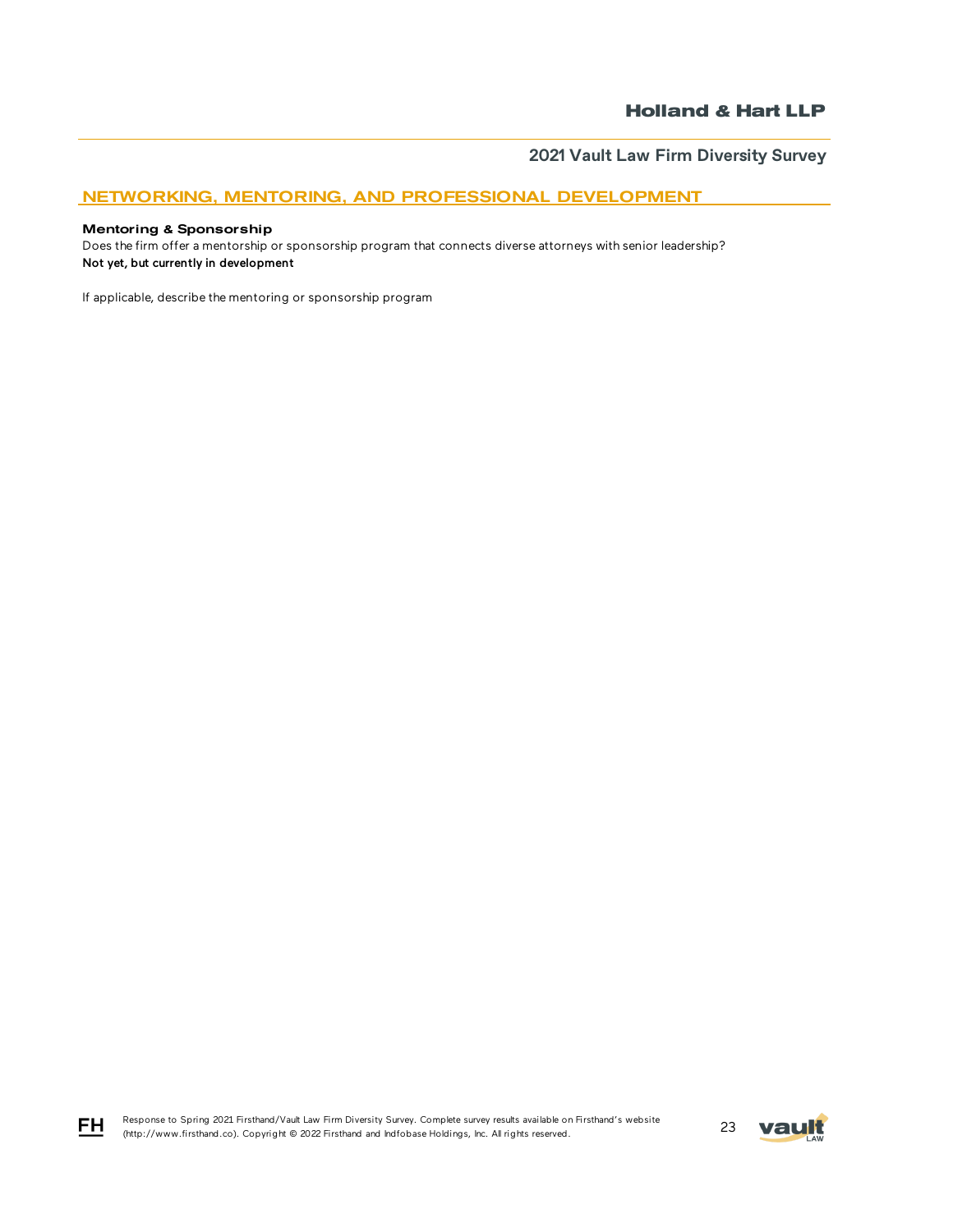#### Professional Development

Does the firm offer professional development programs specifically for diverse attorneys? Yes

If applicable, elaborate on the professional development programs available to diverse attorneys:

*Holland & Hart offers robust professional development opportunities for all lawyers throughout the firm. Holland & Hart also offers more specific professional development opportunities for our diverse lawyers, including topics such as Giving and Receiving Feedback, The Art of Self-Promotion, business development, and others.* 



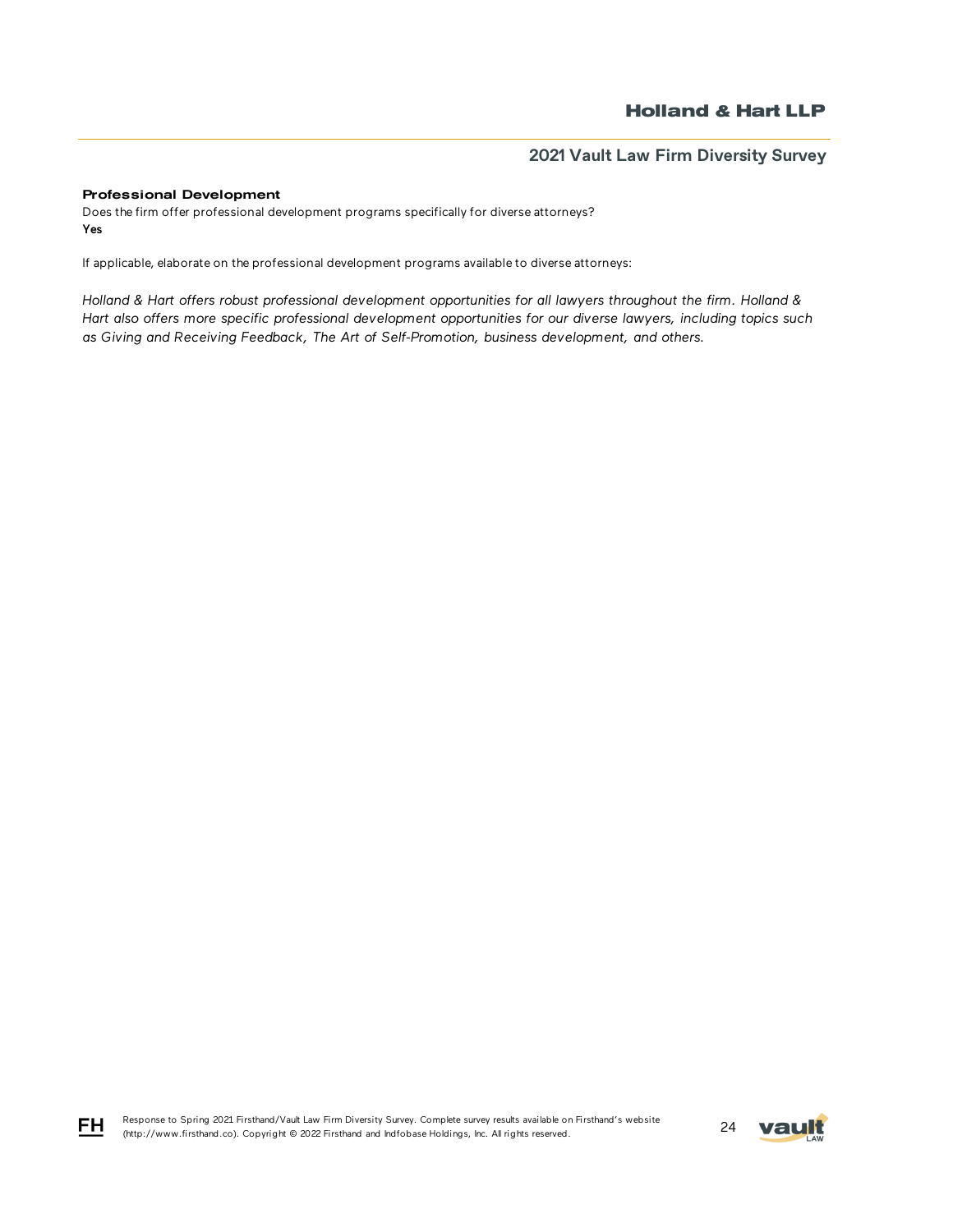#### Work Allocation

Does the firm monitor work distribution to ensure that diverse attorneys have equal access to quality assignments and significant client matters?

Yes

Describe how the firm monitors work distribution

*The firm has two priorities in assembling all client teams: lawyers with relevant experience and expertise who can*  perform work efficiently and cost-effectively; and intentional inclusion of diverse lawyers. Intentional inclusion of *diverse associates in meaningful work opportunities is achieved by a "Diversity Lieutenant" who supports and advocates on behalf of diverse attorneys, including: (i) reviewing and monitoring the quality and quantity of work; (ii) reviewing billing practices (write-offs/downs and business generation sharing); (iii) liaising with senior lawyers to*  encourage and facilitate inclusion of diverse attorneys in client work, client pitches, and meetings; and (iv) reviewing the composition of client teams resulting from new business to ensure diverse attorneys "pitched" are *included in the work received. Through the firm's participation in the Mansfield Rule Program, we have been tracking the composition of pitch teams to ensure that at least 30% of the lawyers included on business development teams across all practice groups are diverse.*

*Our D&I Plan also charges PGLs and supervisors to review the overall composition of client teams and work allocation to ensure diverse lawyers are receiving sufficient, meaningful, level-appropriate work.*

*The CDIO meets regularly with MCOM, PGLs, DLs, and other firm leaders to share best practices and guidance. She has also established formal and informal channels of communication with diverse associates, providing another avenue of support for associates experiencing challenges and ways to connect them with professional development resources inside and outside the firm.*



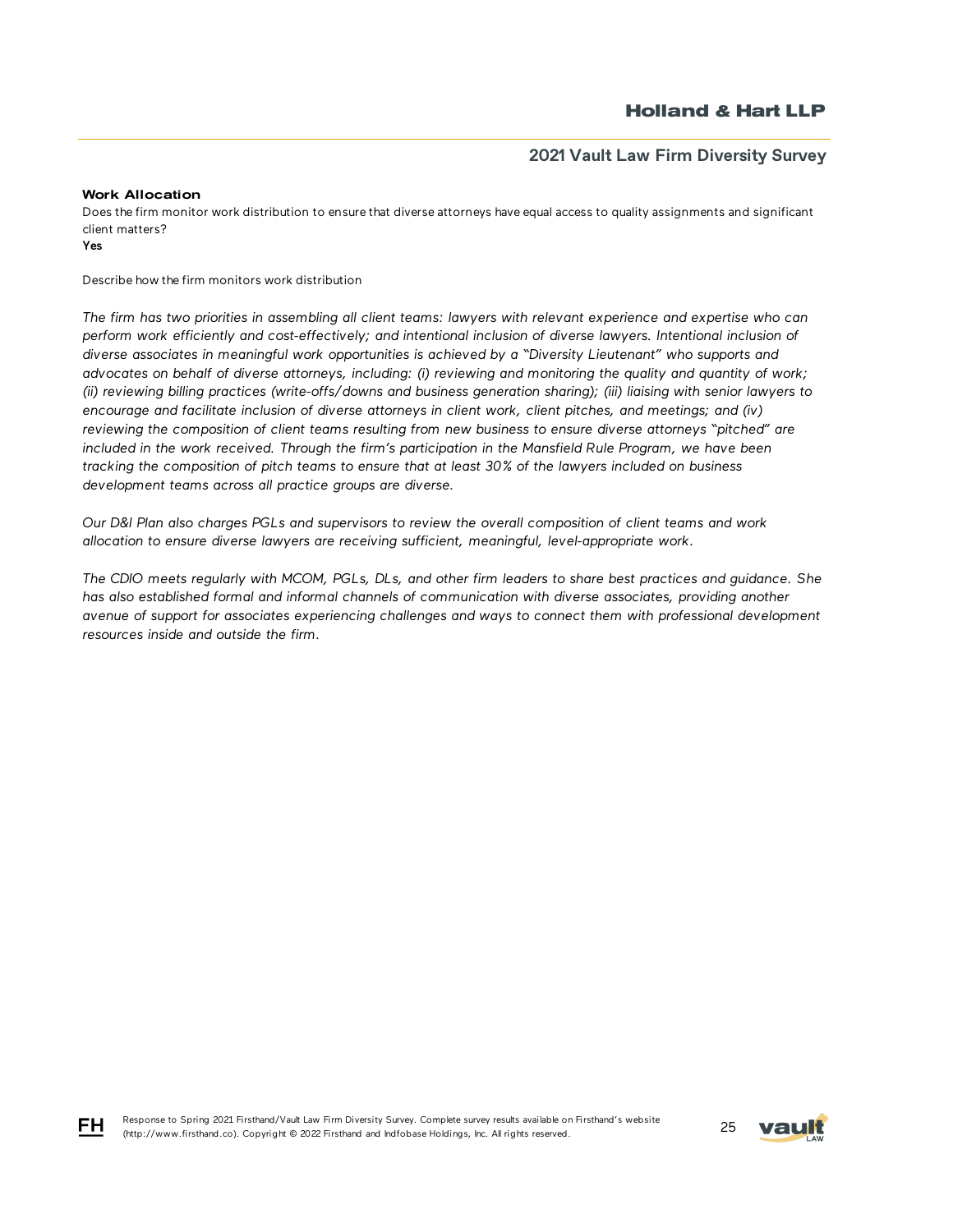#### External Professional & Business Development Opportunities

Does the firm support associate involvement in external activities related to diversity, equity, and inclusion, such as the following?

- Yes Pays for associate membership in diversity bar associations or other affinity organizations
- Yes Sponsors associate participation in diversity, equity, and inclusion conferences
- Yes Supports associate participation in other external DEI-related activities, events, or organizations (please describe):

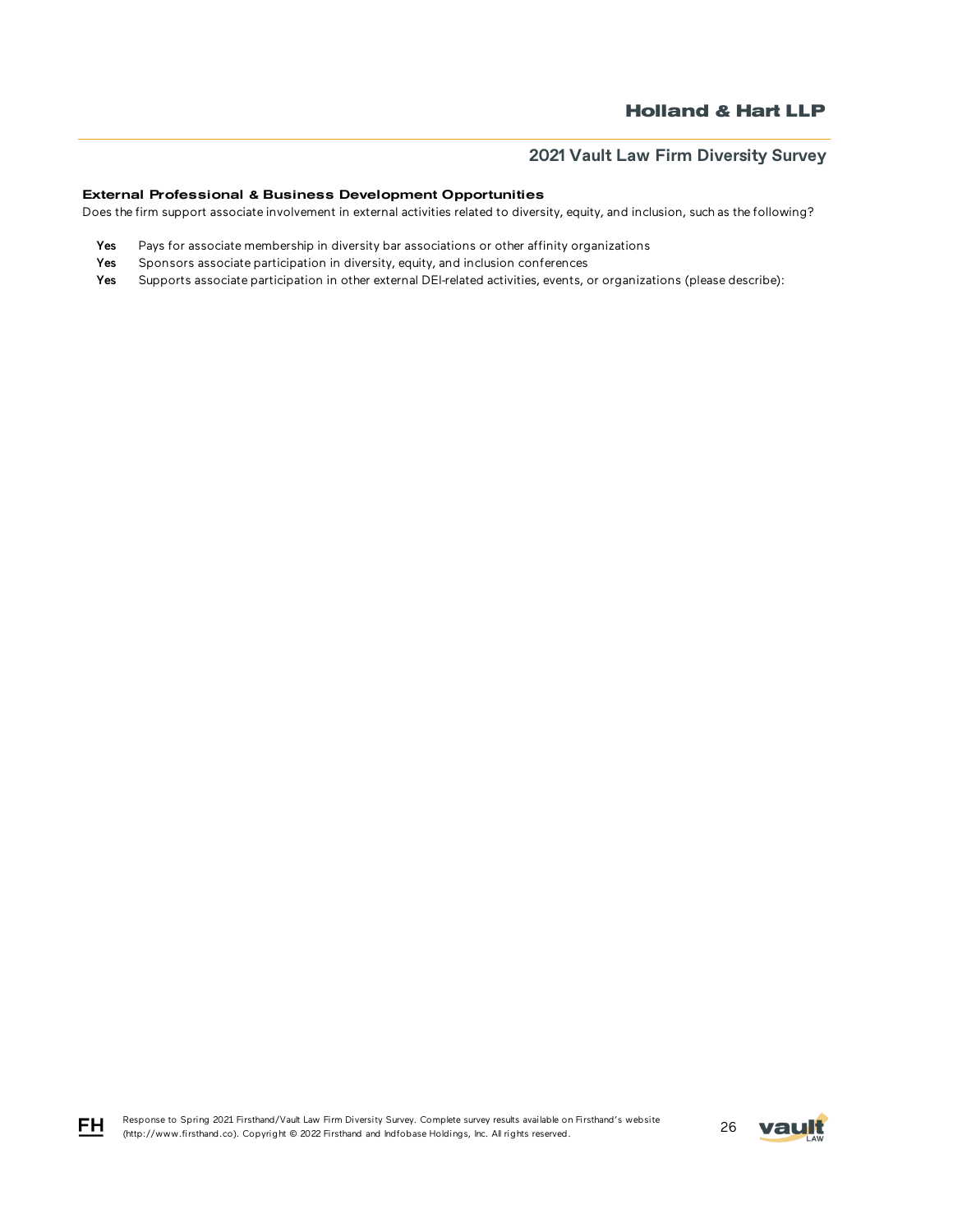### PROMOTION AND ADVANCEMENT

#### Countering Implicit Bias

Has the firm implemented processes to mitigate implicit bias in work allocation, performance reviews, and/or promotions? Yes

If applicable, describe the firm's initiatives to mitigate implicit bias

*Each of the firm's seven practice groups has one or more Diversity Lieutenant, a role held by a partner and currently includes four female partners. DLs advocate on behalf of diverse associates and of counsel attorneys in their groups by monitoring the quality and quantity of their work at least monthly; reviewing billing practices (write-offs/downs and business generation sharing); liaising with senior lawyers to encourage inclusion of diverse attorneys in work, client pitches, and meetings; and assisting in diversity recruitment, retention and advancement decisions. The DLs meet bi-monthly with the CDIO to share best practices and collaborate on firmwide action items that will aid them in advocating on behalf of their practice group's diverse lawyers.*

*Starting in 2020, all attorneys who completed an annual evaluation (performance review) for an associate or of counsel attorney had to review an unconscious bias checklist before commencing the evaluation process. Additionally, the CDIO, DIVCOM Chair, and Director of Recruitment and Professional Development participate in annual evaluation meetings for every associate and of counsel, ensuring parity is afforded to diverse and female lawyers. These firm leaders also meet with firm employment counsel to review all associate and of counsel compensation proposals to ensure such parity.*

*The CDIO and Director of Recruitment and Development, both ethnically-diverse women, and the DIVCOM Chair, a male ethnically-diverse partner, are voting members of the Partnership Advancement Committee (PACOM). In addition, this year 56% of PACOM members were female—including the Chair—LGBTQ+, and/or racially/ethnically diverse. At the beginning of the advancement process, the CDIO held an unconscious bias primer for members of PACOM.* 

*The firm has also implemented processes to ensure that business generation credit is assigned equitably, and the efforts of diverse lawyers are appropriately recognized and credited. DLs engage in ongoing conversations with diverse attorneys and PGLs to monitor business-generation credit sharing and ensure that diverse attorneys receive appropriate business-generation credit for new client matters they have a role in generating; and for existing client matters on which they perform significant work and contribute to the client relationship. These leaders support diverse attorneys to advocate for adjustment of businessgeneration credit as needed. As a result of this new policy, the sharing of origination credit has increased dramatically, which helps diverse lawyers who previously may not have had a significant "book of business" to advance to Income or Equity Partner.*

#### Upward Reviews

FH.

Does the performance review process include the opportunity for associates to provide anonymous upward reviews? Yes

#### If applicable, describe the firm's initiatives to mitigate implicit bias

*Holland & Hart solicits confidential evaluations from associates and of counsel attorneys in the partnership evaluation process. These evaluations are then reviewed by the Partnership Admissions Committee during the due diligence period of the partnership admissions process. Additionally, during the biannual Partner Evaluation process, the Chief Diversity & Inclusion Officer solicits feedback from associates and of counsel who have worked with each partner to be taken into consideration by MCOM during the partner review process.* 

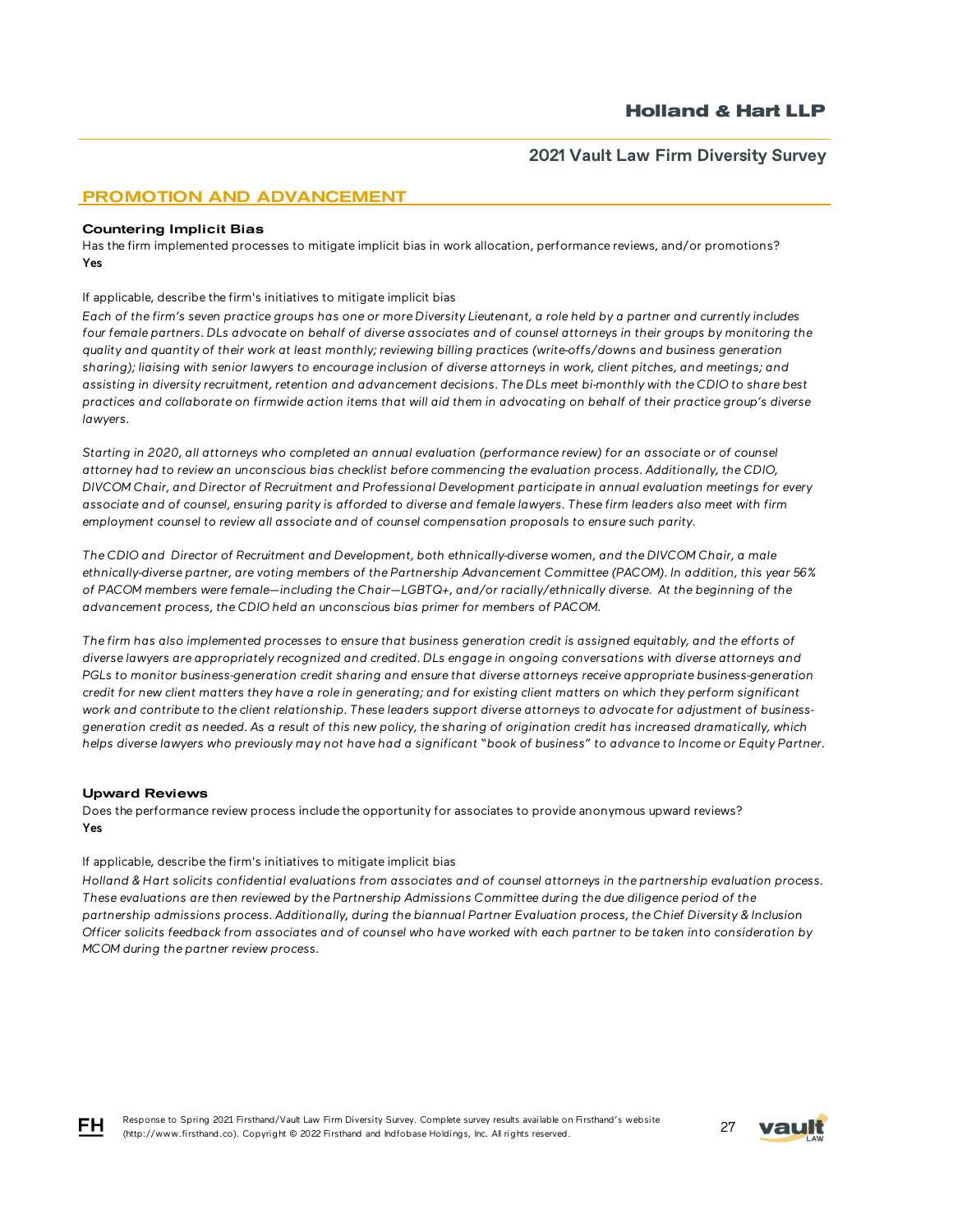#### Diverse Slate of Candidates

Does the firm employ any of the following measures to ensure that a diverse slate of candidates is considered for promotions, leadership roles, or hiring?

- Yes The firm is Mansfield Certified
- Yes The firm is Mansfield Certified Plus
- No The firm is currently participating in the Mansfield Rule certification process administered by Diversity Lab
- No The firm has instituted other formal processes (please describe):

#### Multi-tier Partnership

Does the firm have a multi-tiered partnership? Yes

#### Alternatives to Partnership

Does the firm have a multi-tiered partnership? Yes If applicable, describe the alternatives to partnership:

*Of Counsel*

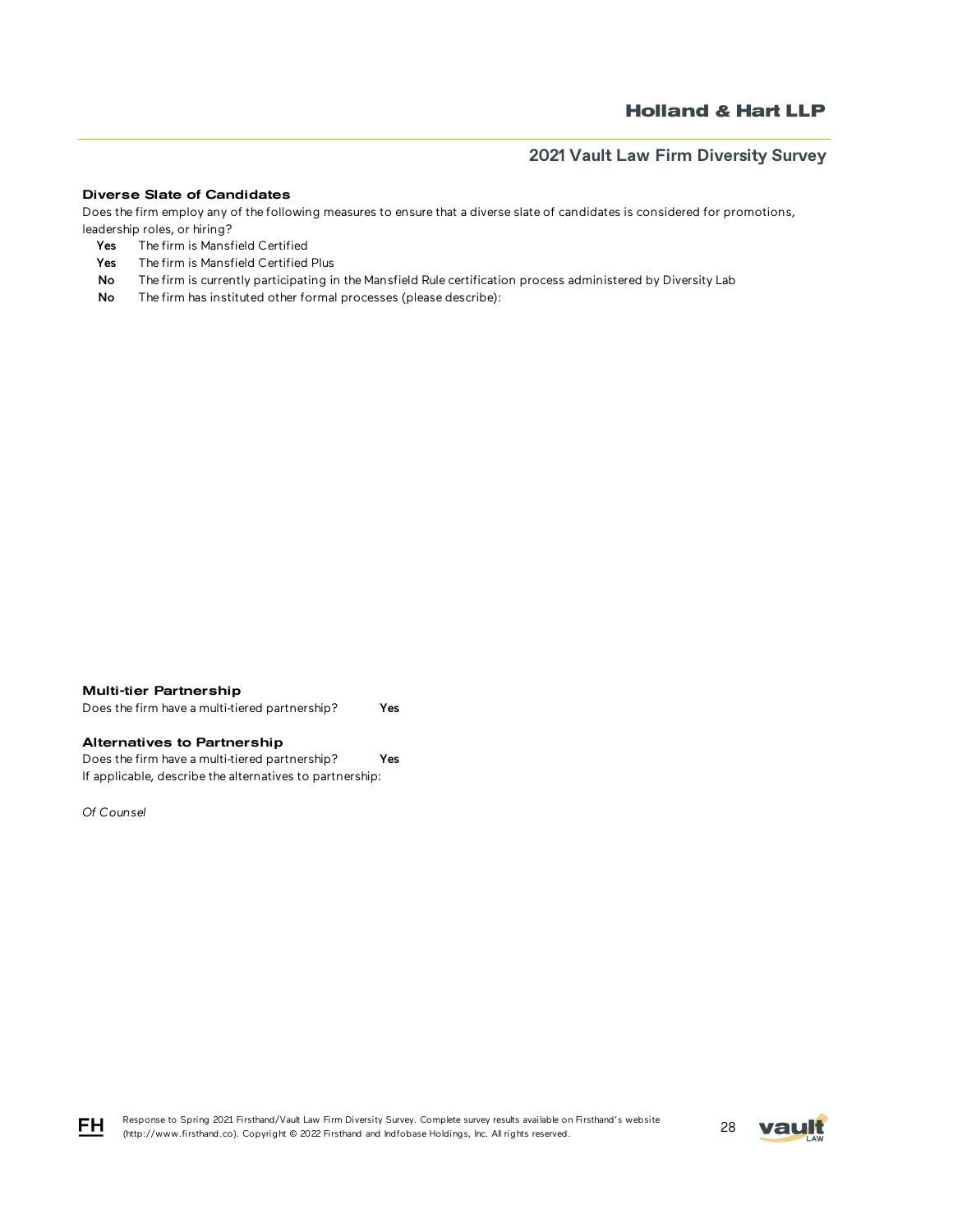#### Homegrown Partners

Please provide the percentage of equity partners at the firm as of December 31, 2020 who started as associates at the firm. 19%

#### Promotions to Partnership

16 Total Number of Attorneys Promoted to Partner in 2020 (includes promotions effective in 2020, not announced in 2020)

| Demographics                              | Men | Women | Nonbinary | Unknown |
|-------------------------------------------|-----|-------|-----------|---------|
| Race / Ethnicity                          |     |       |           |         |
| American Indian or Alaska Native          |     |       |           |         |
| Asian                                     | ი   |       |           |         |
| Black or African-American                 |     |       |           |         |
| Hispanic or Latinx                        |     |       |           |         |
| Native Hawaiian or Other Pacific Islander |     |       |           |         |
| White                                     |     | 5     |           |         |
| Two or More Races                         |     |       |           |         |
| Other or Unknown                          |     |       |           |         |
| <b>Additional Demographics</b>            |     |       |           |         |
| $LGBTQ+$ Individuals                      |     |       |           |         |
| Individuals with Disabilities             |     |       |           |         |
|                                           |     |       |           |         |

## BILLABLE HOURS AND COMPENSATION

#### Credit for DEI Work

No Does the firm provide billable credit for work contributing to diversity, equity, and inclusion efforts (e.g., with respect to recruiting or business development)? Note that this does not include pro bono projects.

If so, how many hours can be applied to the firm's billable hour target? *N/A*

#### Compensation

Are associate salaries lockstep or discretionary? **Discretionary** 



Response to Spring 2021 Firsthand/Vault Law Firm Diversity Survey. Complete survey results available on Firsthand's website Response to Spring 2021 Firsthand/Vault Law Firm Diversity Survey. Complete survey results available on Firsthand's website<br>(http://www.firsthand.co). Copyright © 2022 Firsthand and Indfobase Holdings, Inc. All rights rese

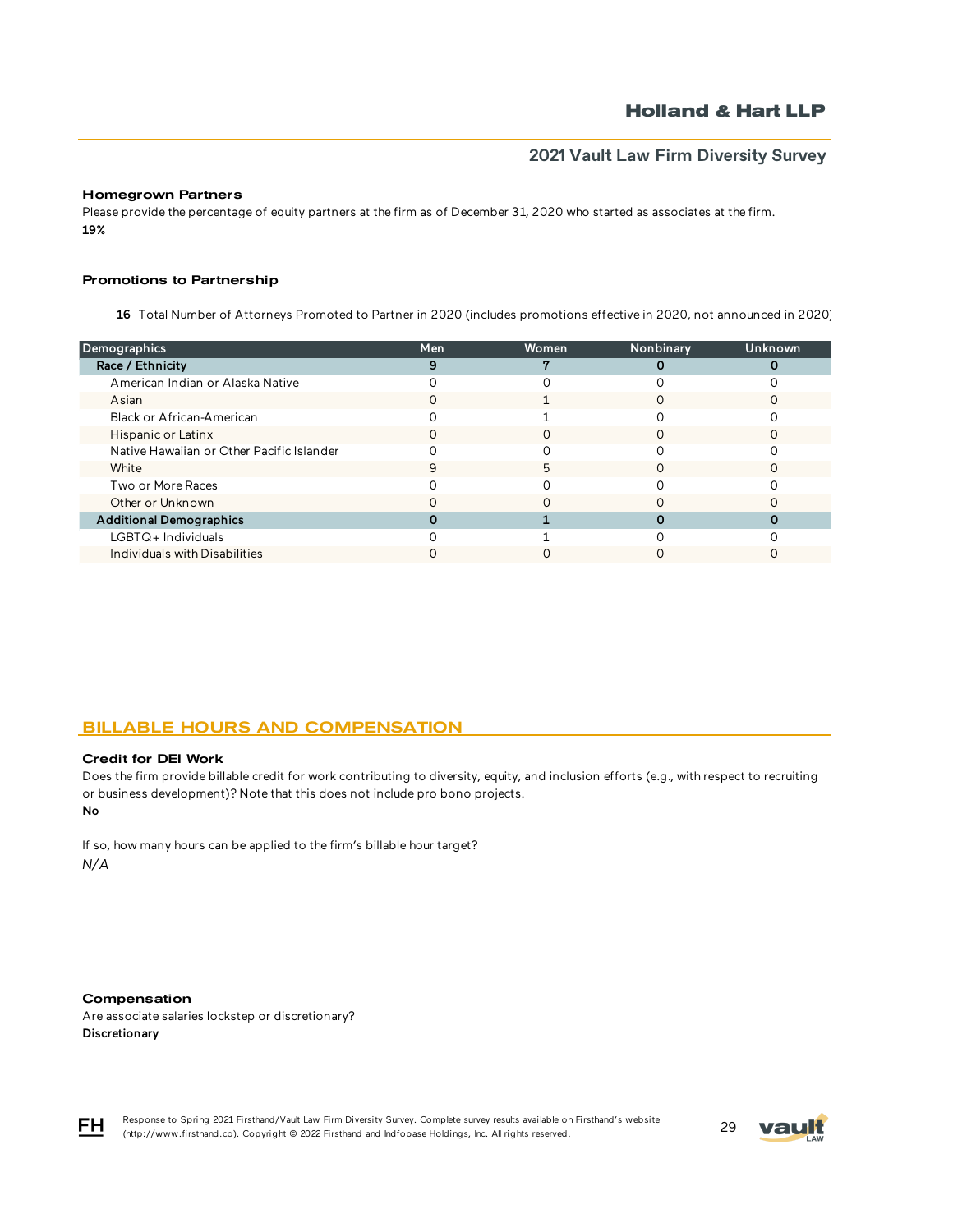## **2021 Vault Law Firm Diversity Survey**

#### Bonuses

Are associate bonuses lockstep or discretionary? **Discretionary** 

If salaries and/or bonuses are discretionary or hybrid: Does the firm publish compensation ranges or actual compensation for each associate?

*No*

Flex-time Policy

Does the firm have a formal flex-time policy? Yes

Reduced-hours Policy Does the firm have a formal reduced-hours policy? Yes

#### Partnership Eligibility

Do attorneys who take advantage of the firm's reduced-hours or flex-time options remain eligible for partnership? Yes

Please explain how working an alternative schedule may affect an associate's path to partnership:

*For more than 20 years, the firm has supported attorneys – both men and women – working less than a full-time schedule at any stage of his or her career. There is no separate track for lawyers working less than a full-time schedule. Because partnership admission is based on "readiness," demonstrated by meeting clearly defined practice benchmarks and business generation targets not "time served," lawyers working less than full time can be eligible for and admitted into the partnership on the same schedule as lawyers working full time. Numerous associates have been promoted to partner while working a reduced hours schedule.*

*The firm's reduced hours and partnership advancement policies are clearly and openly communicated to all new attorneys who join the firm during initial orientation. The firm's Reduced Time Coordinator, typically a female partner, manages the firm's reduced hours program and is available as a resource to associates considering the option of a reduced hours schedule. Supervisors, Practice Group Leaders, and the CDIO are also available to provide support and guidance.*



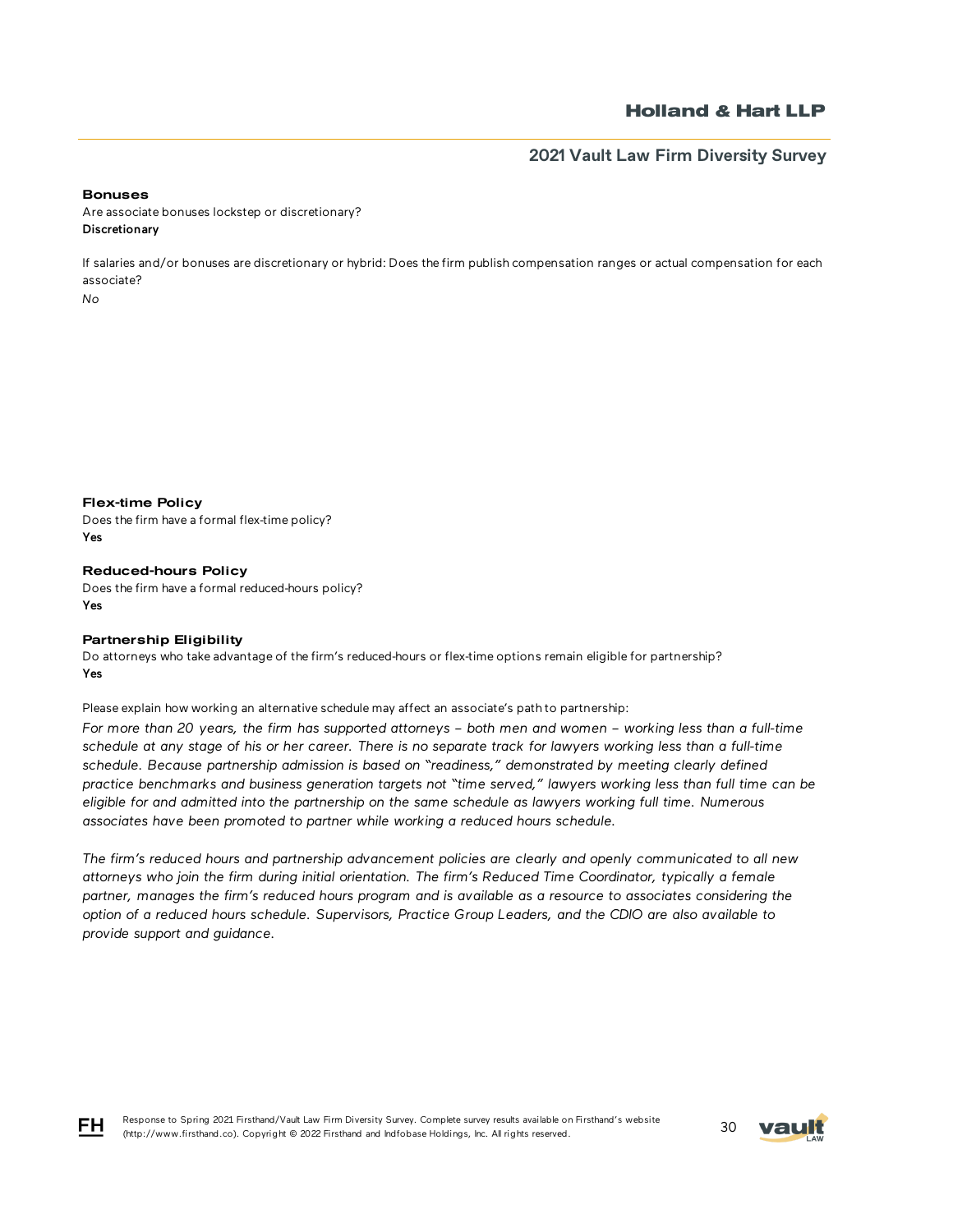# **2021 Vault Law Firm Diversity Survey**

#### Attorneys Working Reduced Hours

71 Total Number of Attorneys Working Reduced Hours

| Attorneys with Reduced-Hours Schedules | Men | Women | Nonbinary | Unknown |
|----------------------------------------|-----|-------|-----------|---------|
| Associates                             |     |       |           |         |
| <b>Equity Partners</b>                 |     |       |           |         |
| Non-equity Partners                    |     |       |           |         |
| Counsel / Of Counsel                   | 25  | 16    |           |         |
| Non-Partner-Track Attorneys            |     |       |           |         |

## WORKING PARENTS

#### Family-planning Resources

 $FH$ 

Does the firm offer any fertility or family-planning benefits, such as in-vitro fertilization, egg freezing, adoption or surrogacy support? No

If applicable, describe the family-planning resources available:

Response to Spring 2021 Firsthand/Vault Law Firm Diversity Survey. Complete survey results available on Firsthand's website (http://www.firsthand.co). Copyright © 2022 Firsthand and Indfobase Holdings, Inc. All rights reserved. 31

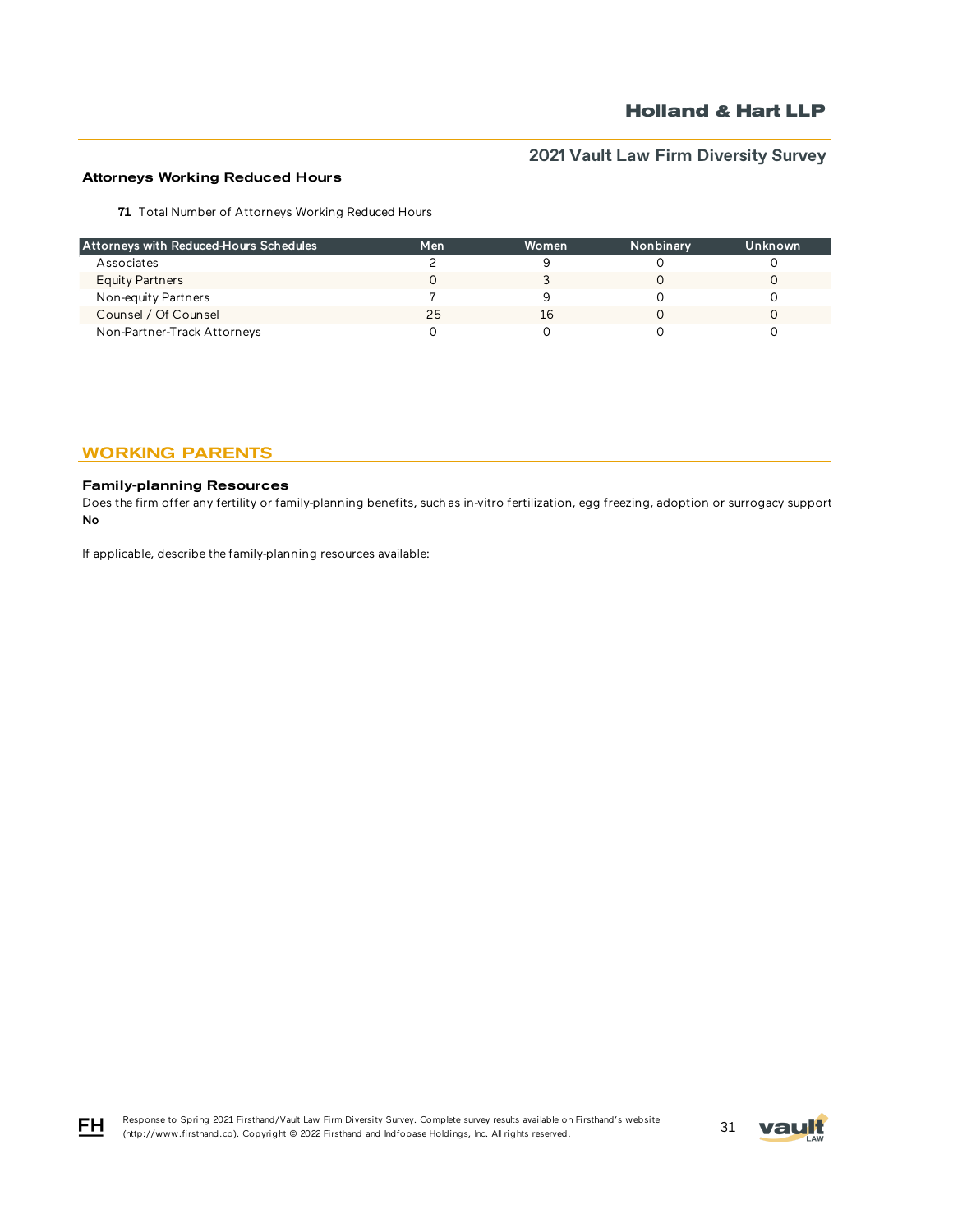#### Parental Leave for Adoption

Does the firm offer parental leave for adoption? Yes

If yes, is the adoption leave gender neutral? Yes

#### Primary & Secondary Caregivers

Does the firm offer parental leave for adoption? Yes

If yes: In what way does the firm's policy distinguish between primary and secondary caregivers?

*A "Primary Caregiver" is an attorney or patent agent who self-certifies that they are the parent primarily responsible for childcare for an infant or newly adopted child during regular work hours during the time period of the leave.*

If yes: How much paid leave is available to primary caregivers?

*In addition to the Disability Leave and Base Leave, as applicable, Primary Caregivers may take "Primary Caregiver Leave" at 100% of regular base pay, in accordance with the following schedule: A Primary Caregiver whose engagement with the firm commenced within one year prior to the birth or adoption of the child may take up to three weeks of Primary Caregiver Leave; a Primary Caregiver whose engagement with the firm commenced more than one year but less than three years prior to the birth or adoption of the child may take up to five weeks of Primary Caregiver Leave; and a Primary Caregiver whose engagement with the firm commenced at least three years prior to the birth or adoption of the child may take up to seven weeks of Primary Caregiver Leave.*

#### If yes: How much paid leave is available to secondary caregivers?

*Personal leave at 100% of regular base pay ("Non-Primary Caregiver Leave") will be available to any attorney or*  patent agent who is not a Primary Caregiver (a "Non-Primary Caregiver") in connection with the birth or adoption of *his or her child, in accordance with the following schedule: A Non-Primary Caregiver whose engagement with the firm commenced within one year prior to the birth or adoption of the child may take up to three weeks of Non-Primary Caregiver Leave; a Non-Primary Caregiver whose engagement with the firm commenced more than one year but less than three years prior to the birth or adoption of the child may take up to five weeks of Non-Primary Caregiver Leave; and a Non-Primary Caregiver whose engagement with the firm commenced at least three years or more prior to the birth or adoption of the child may take up to seven weeks of Non-Primary Caregiver Leave.*

If no: How much paid leave is available to those taking parental leave? *N/A*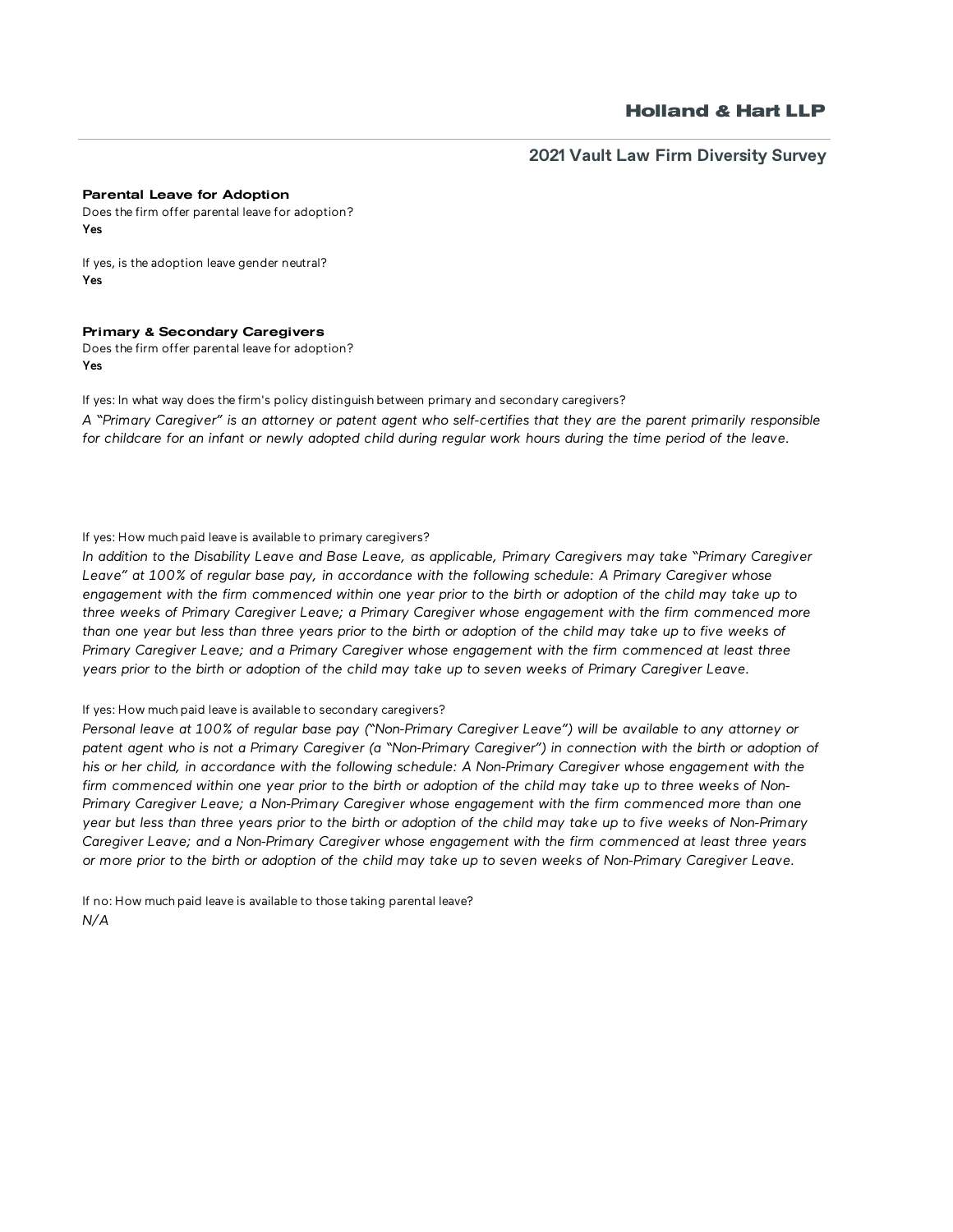**FH** 

Response to Spring 2021 Firsthand/Vault Law Firm Diversity Survey. Complete survey results available on Firsthand's website [32<br>(http://www.firsthand.co). Copyright © 2022 Firsthand and Indfobase Holdings, Inc. All rights

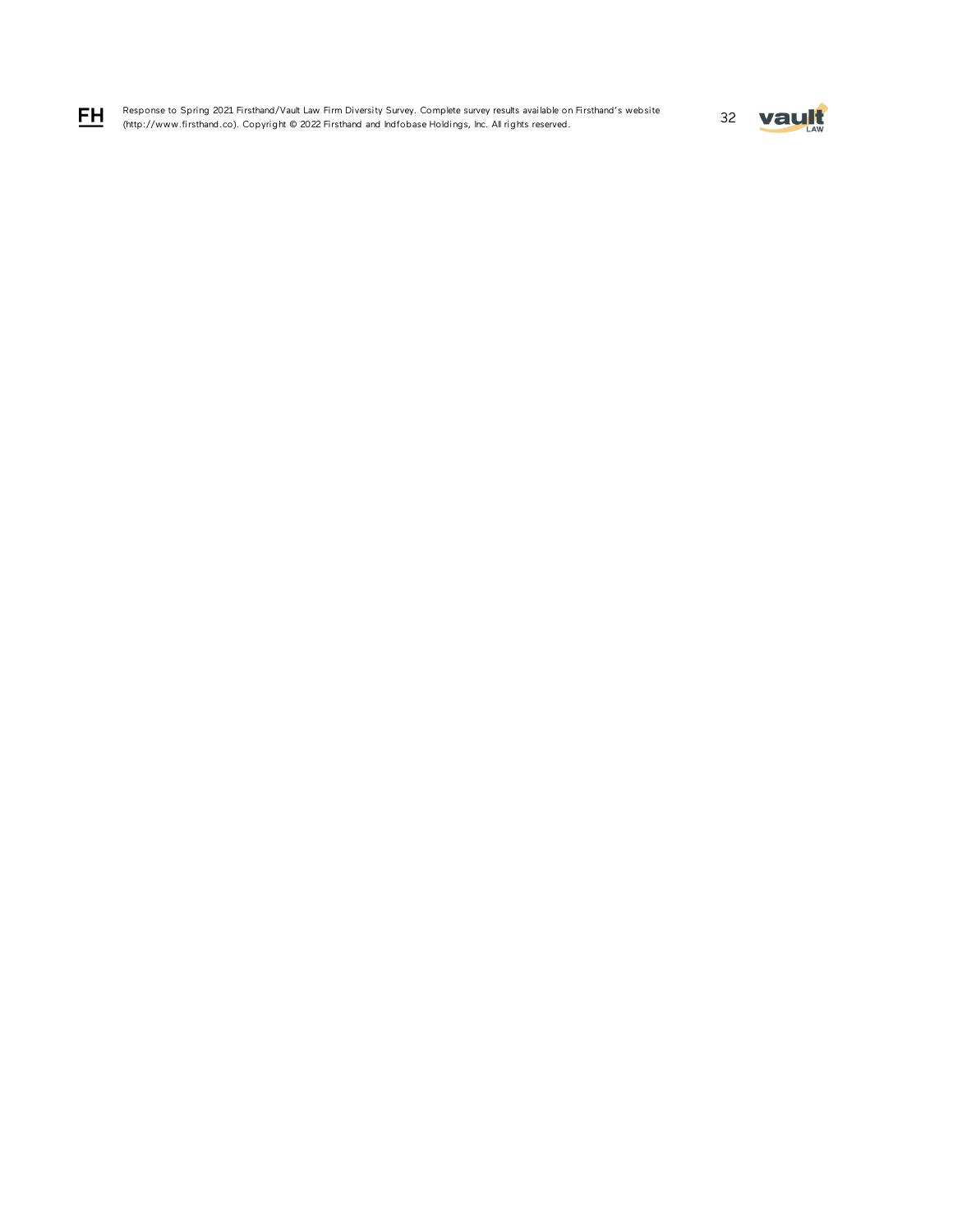#### Parental Leave Policy

FH

Describe the firm's parental leave policy.

*Holland & Hart offers a generous parental leave policy available to both primary and non-primary caregivers. This leave is available to all attorneys at the firm on their first day of employment. The policy offers a maximum of 16 weeks of paid leave to primary caregivers and 5 weeks of paid leave to non-primary caregivers with the option for both to take up to 10 additional weeks of unpaid leave.*

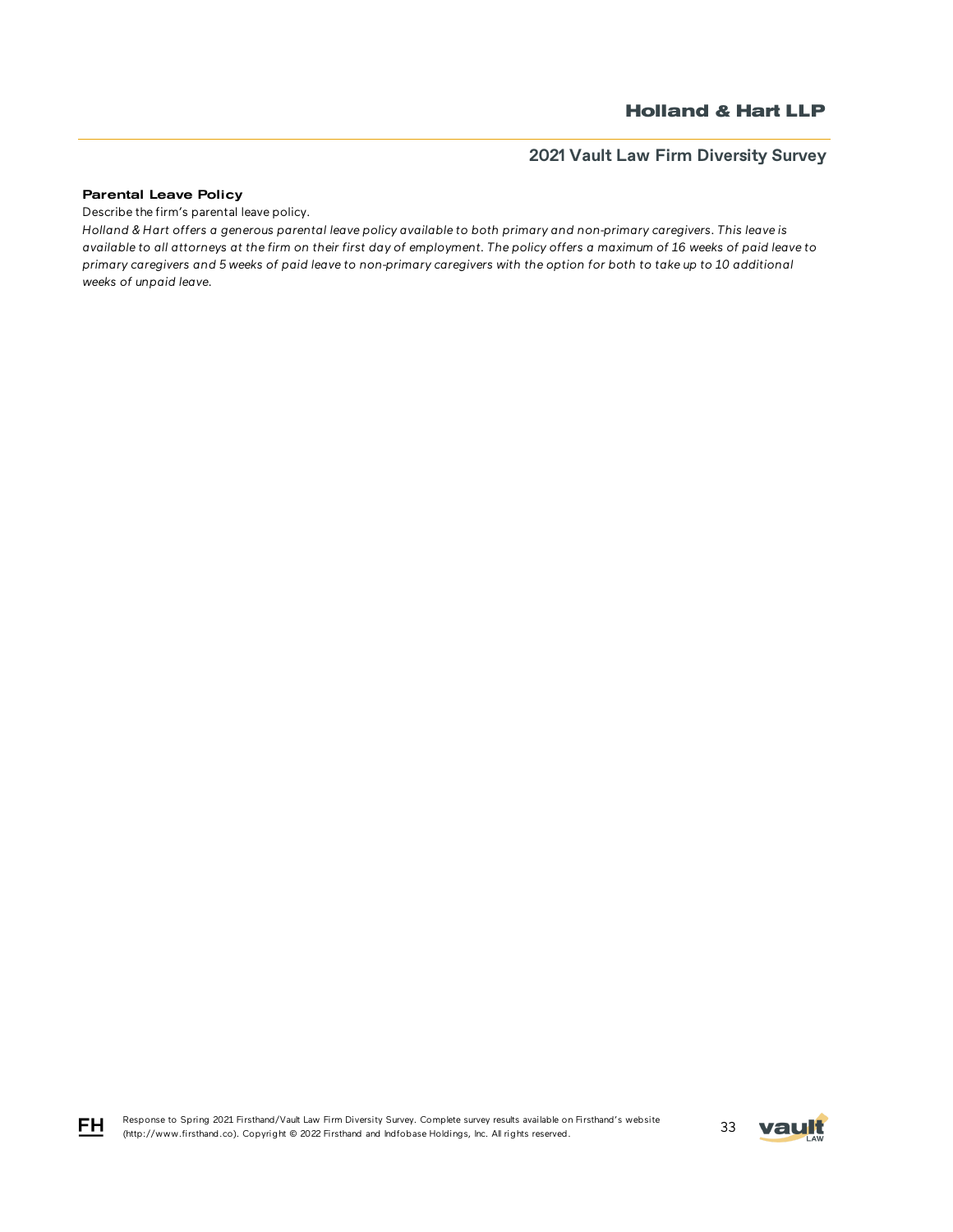#### Support for Parents

What steps has the firm taken to support parents and ensure that their parental status does not adversely affect their opportunities for career advancement?

- Yes Pro rates billable requirements / credit / bonus targets for parents who take leave
- Yes Provides resources for nursing mothers, such as private nursing rooms, breast milk storage, or breast milk shipping
- No Offers child care resources, such as onsite day care, back-up child care, etc.
- Yes Provides programs to assist new parents transitioning to leave and/or returning to work after leave (e.g., ramp up/ramp down, flexible hours, Mindful Return)

Feel free to elaborate on the nature of programs and resources the firm makes available to parents.





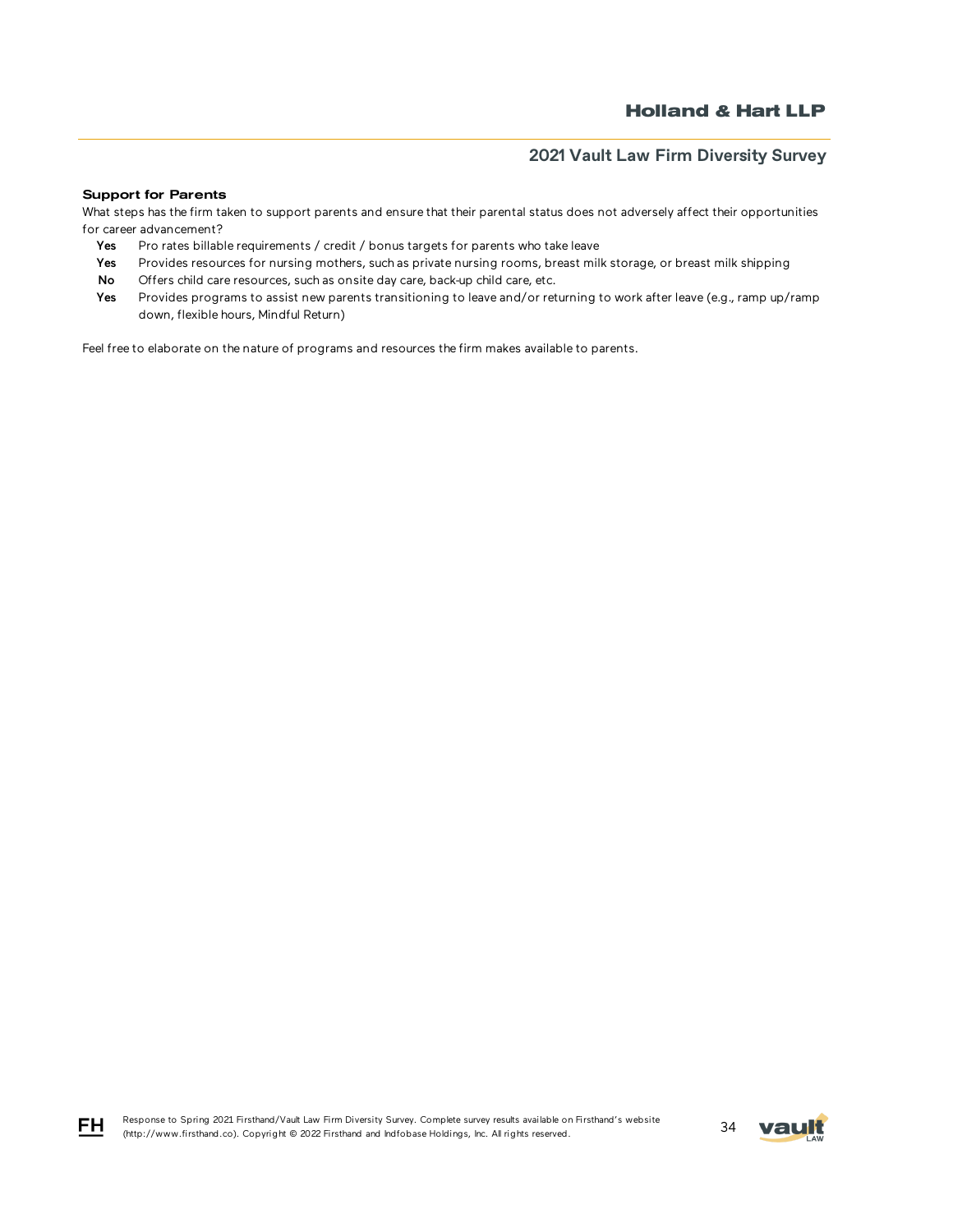## INCLUSIVENESS AND ACCESSIBILTY

#### Equity in Benefits

Do the firm's health care benefits, family leave, and bereavement leave include same-sex spouses and domestic partners? Yes

#### LGBTQ+ Inclusivity

What steps has the firm taken to create an inclusive environment for transgender and gender non-conforming individuals?

- Yes Provides gender-neutral restrooms/facilities
- Yes Offers health insurance plans that provide equitable benefits for transgender employees and dependents
- Yes Provides an opportunity for employees to share preferred pronouns
- Yes Uses gender-neutral pronouns in its policies and materials
- Yes Non-discrimination policy explicitly includes "gender identity and expression" as a protected category
- No Other (please elaborate):

#### Accessibility

What steps has the firm taken to create an inclusive environment for attorneys with disabilities?

- Yes Has evaluated and addressed issues of accessibility in firm buildings, workspaces, and parking facilities
- Yes Has a clear and well-communicated process for attorneys to request accommodations or raise other workplace concerns
- Yes Non-discrimination policy explicitly includes "disability" as a protected category
- No Other (please elaborate):

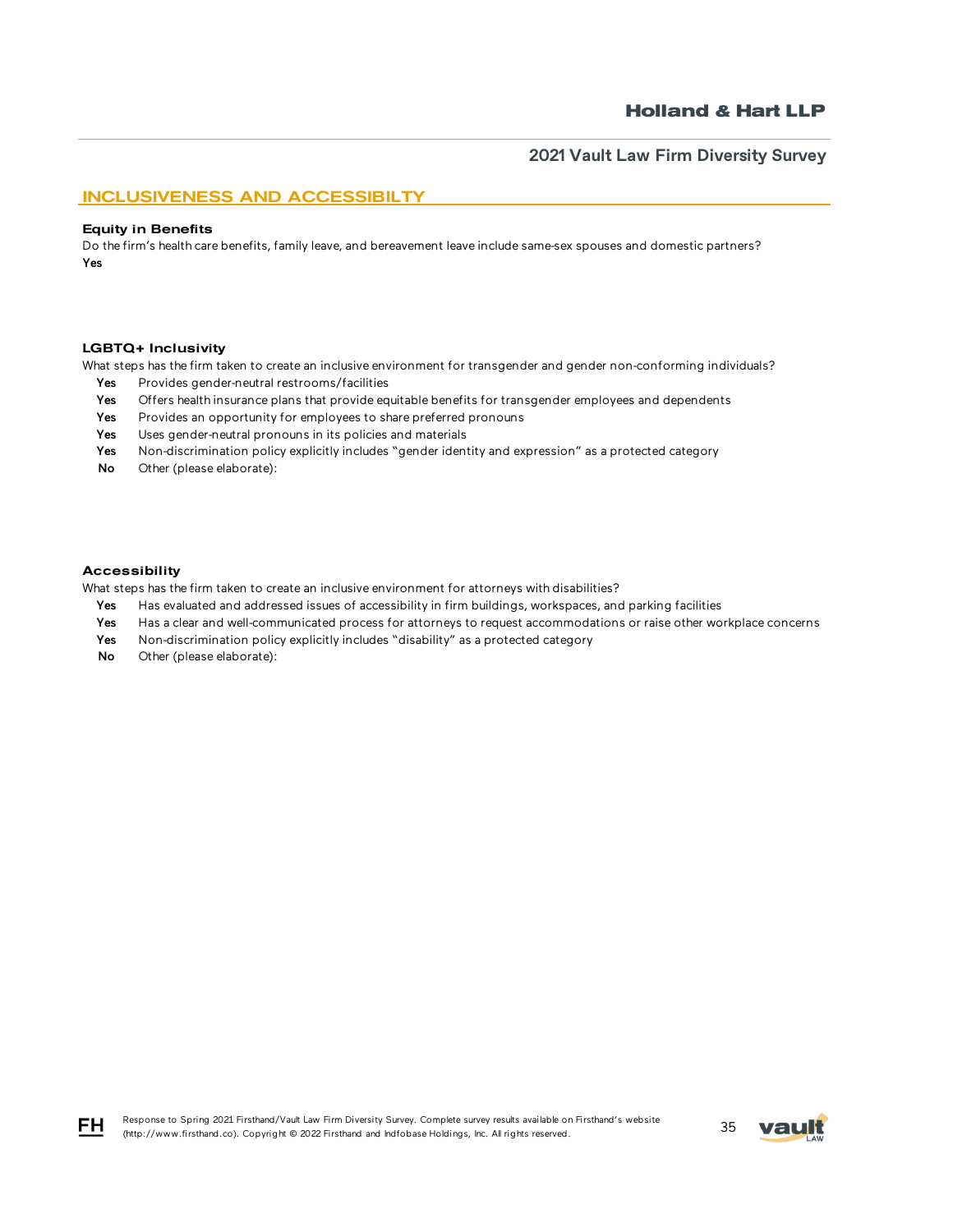## **ATTRITION**

#### Departures among U.S. Associates

19 Total Number of Departures among Associates in 2020:

| Demographics                              | Men | Women | Nonbinary | Unknown |
|-------------------------------------------|-----|-------|-----------|---------|
| Race / Ethnicity                          | 11  | ō     |           |         |
| American Indian or Alaska Native          |     |       |           |         |
| Asian                                     |     |       |           |         |
| Black or African-American                 |     |       |           |         |
| Hispanic or Latinx                        |     | O     | ∩         |         |
| Native Hawaiian or Other Pacific Islander |     |       |           |         |
| White                                     | 9   |       |           |         |
| Two or More Races                         |     |       |           |         |
| Other or Unknown                          |     |       |           |         |
| <b>Additional Demographics</b>            |     |       |           |         |
| $LGBTQ+$ Individuals                      |     |       |           |         |
| Individuals with Disabilities             |     |       |           |         |
|                                           |     |       |           |         |

#### Departures among U.S. Partners

9 Total Number of Departures among U.S. Partners in 2020:

| Demographics                              | Men | Women | Nonbinary | Unknown |
|-------------------------------------------|-----|-------|-----------|---------|
| Race / Ethnicity                          | n   |       |           |         |
| American Indian or Alaska Native          |     |       |           |         |
| Asian                                     |     |       |           |         |
| Black or African-American                 |     |       |           |         |
| Hispanic or Latinx                        |     |       |           |         |
| Native Hawaiian or Other Pacific Islander |     |       |           |         |
| White                                     |     |       |           |         |
| Two or More Races                         |     |       |           |         |
| Other or Unknown                          |     |       |           |         |
| <b>Additional Demographics</b>            |     |       |           |         |
| LGBTQ+Individuals                         |     |       |           |         |
| Individuals with Disabilities             |     |       |           |         |
|                                           |     |       |           |         |

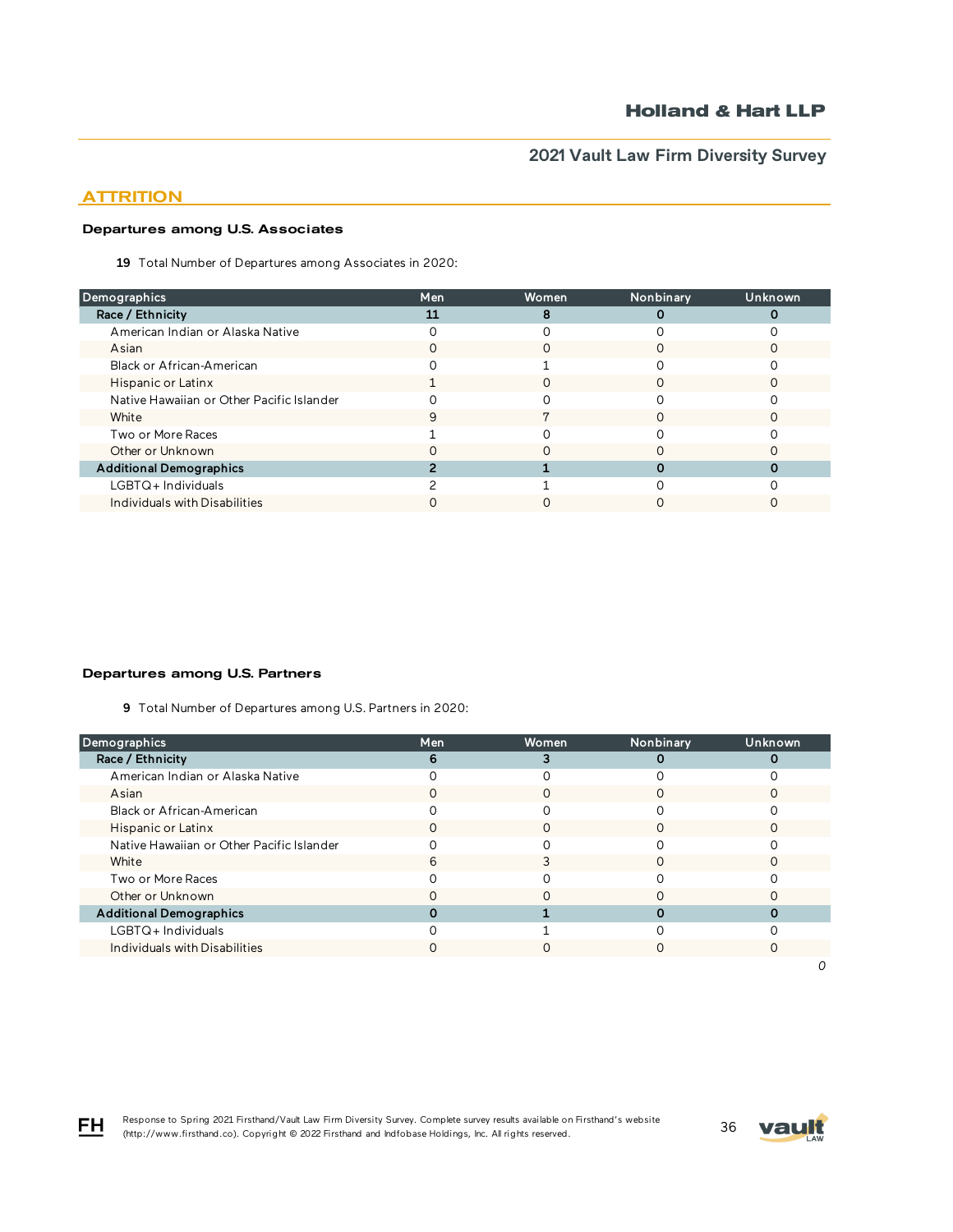## Departures among U.S. Counsel / Of Counsel and Non-Partner-Track Attorneys

8 Total Number of Departures among U.S. Counsel and Non-Partner-Track Attorneys in 2020

| Demographics                              | Men | Women | Nonbinary | Unknown |
|-------------------------------------------|-----|-------|-----------|---------|
| Race / Ethnicity                          |     |       |           |         |
| American Indian or Alaska Native          |     |       |           |         |
| Asian                                     |     |       |           |         |
| Black or African-American                 |     |       |           |         |
| Hispanic or Latinx                        | O   | O     | ∩         |         |
| Native Hawaiian or Other Pacific Islander |     |       |           |         |
| White                                     |     |       |           |         |
| Two or More Races                         |     |       |           |         |
| Other or Unknown                          |     |       |           |         |
| <b>Additional Demographics</b>            |     |       |           |         |
| LGBTQ+Individuals                         |     |       |           |         |
| Individuals with Disabilities             |     |       |           |         |

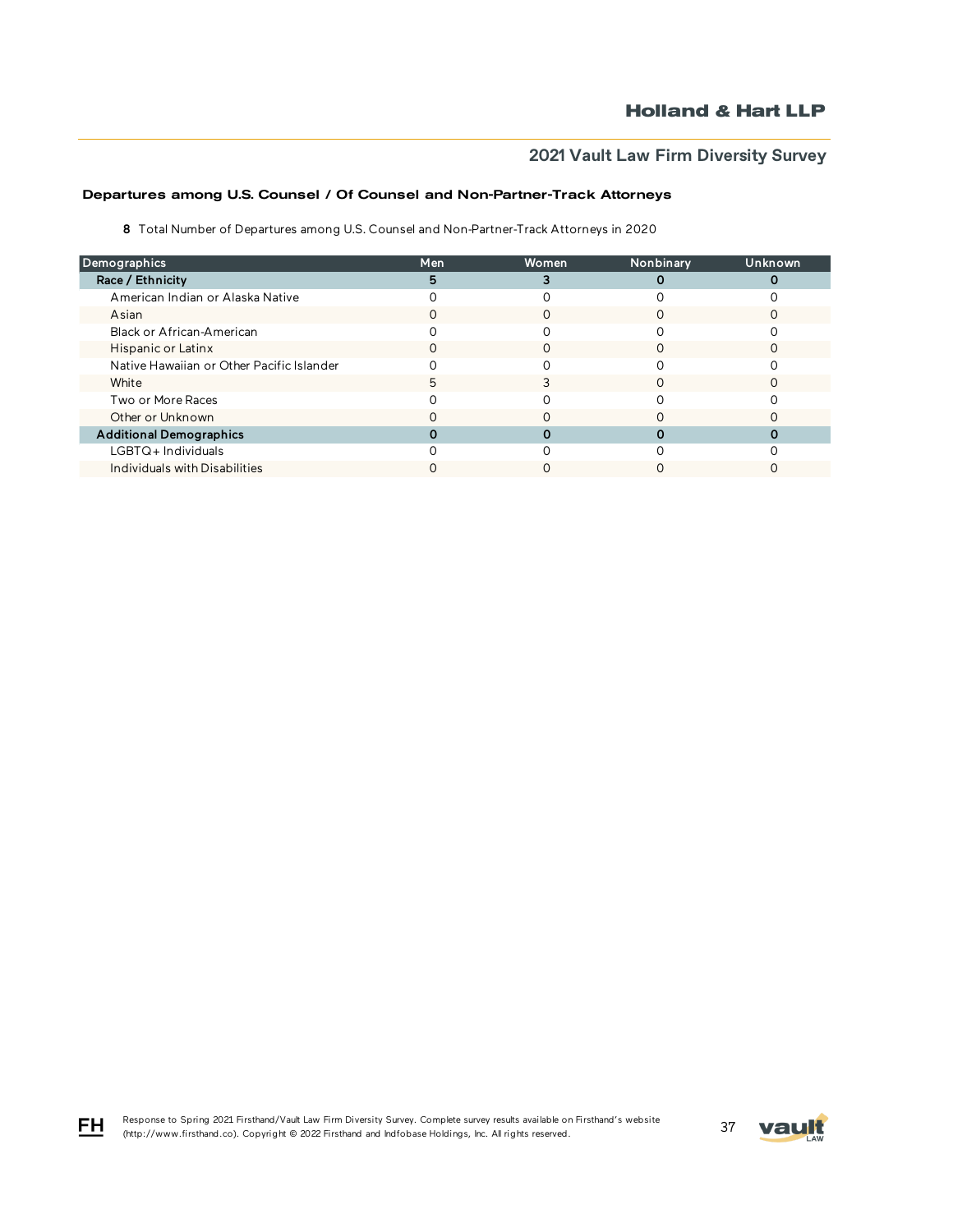## SUCCESSES AND PRIORITIES

#### Top Three Accomplishments

What are the firm's top three accomplishments or areas in which the firm has had its greatest success with respect to fostering diversity, equity, and inclusion within the firm?

#### #1

*Hiring a CDIO. Last year, at the outset of the global pandemic when many organizations were pulling back their DEI efforts, Holland & Hart hired the firm's first Chief Diversity and Inclusion Officer (CDIO), Phyllis Wan, who was the U.S. Chief Diversity Officer of an Am Law 50 firm and the former Interim Executive Director of the Center for Legal Inclusiveness.*



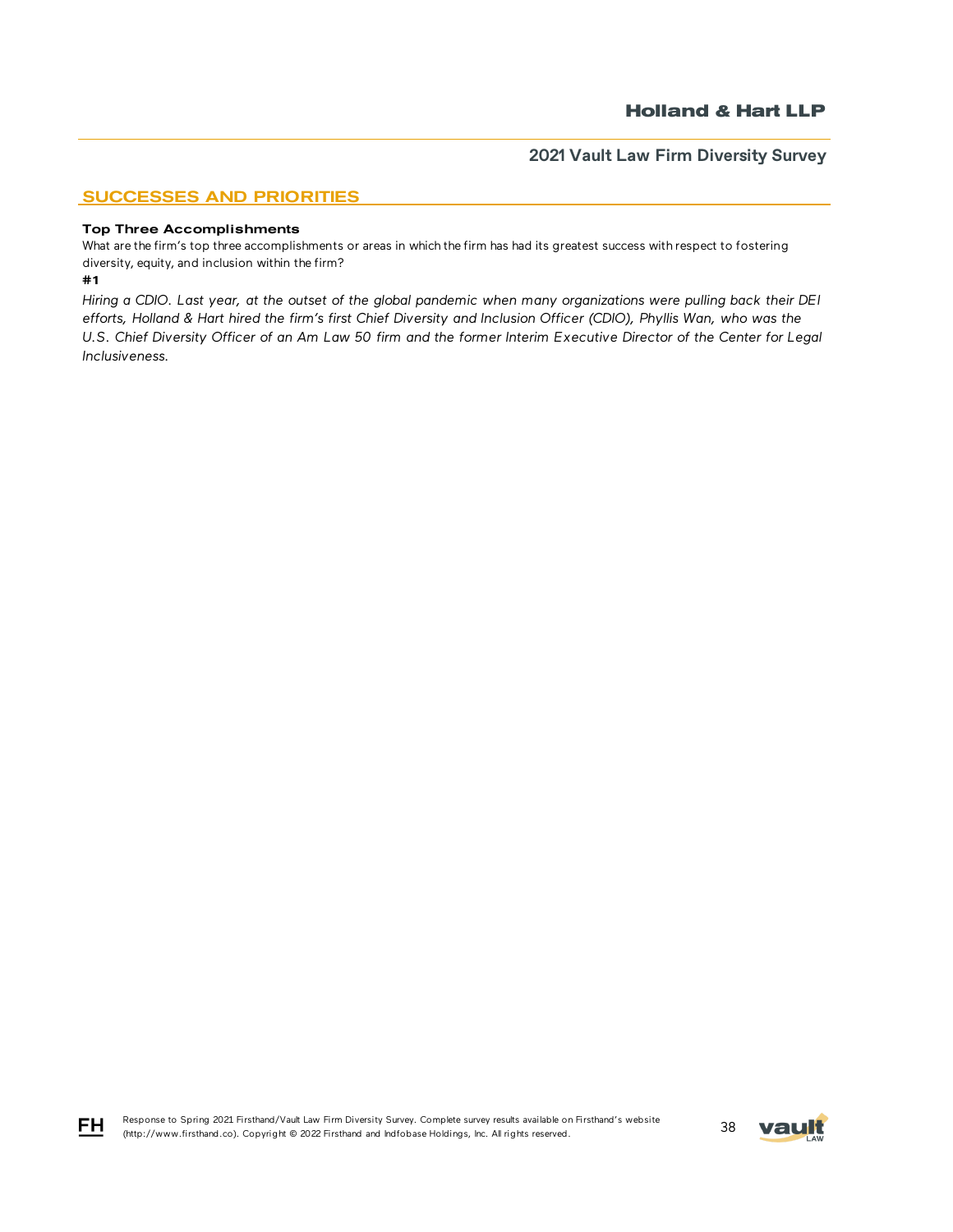#### Top Three Accomplishments

What are the firm's top three accomplishments or areas in which the firm has had its greatest success with respect to fostering diversity, equity, and inclusion within the firm?

#2

FH

*Mandatory 25-Hour DEI Requirement As of September 2020, each attorney is required to dedicate and track through time entry at least 25 hours per compensation year to internal or external activities and initiatives that further diversity, equity, and inclusion. Quality, not only quantity, is stressed and tracked—we use separate billing codes for mentoring, supervising, and sponsoring diverse timekeepers, as well as for involving diverse timekeepers in client pitches and chairing or leading DEI initiatives.*

Response to Spring 2021 Firsthand/Vault Law Firm Diversity Survey. Complete survey results available on Firsthand's website Response to Spring 2021 Firsthand/Vault Law Firm Diversity Survey. Complete survey results available on Firsthand's website<br>(http://www.firsthand.co). Copyright © 2022 Firsthand and Indfobase Holdings, Inc. All rights rese

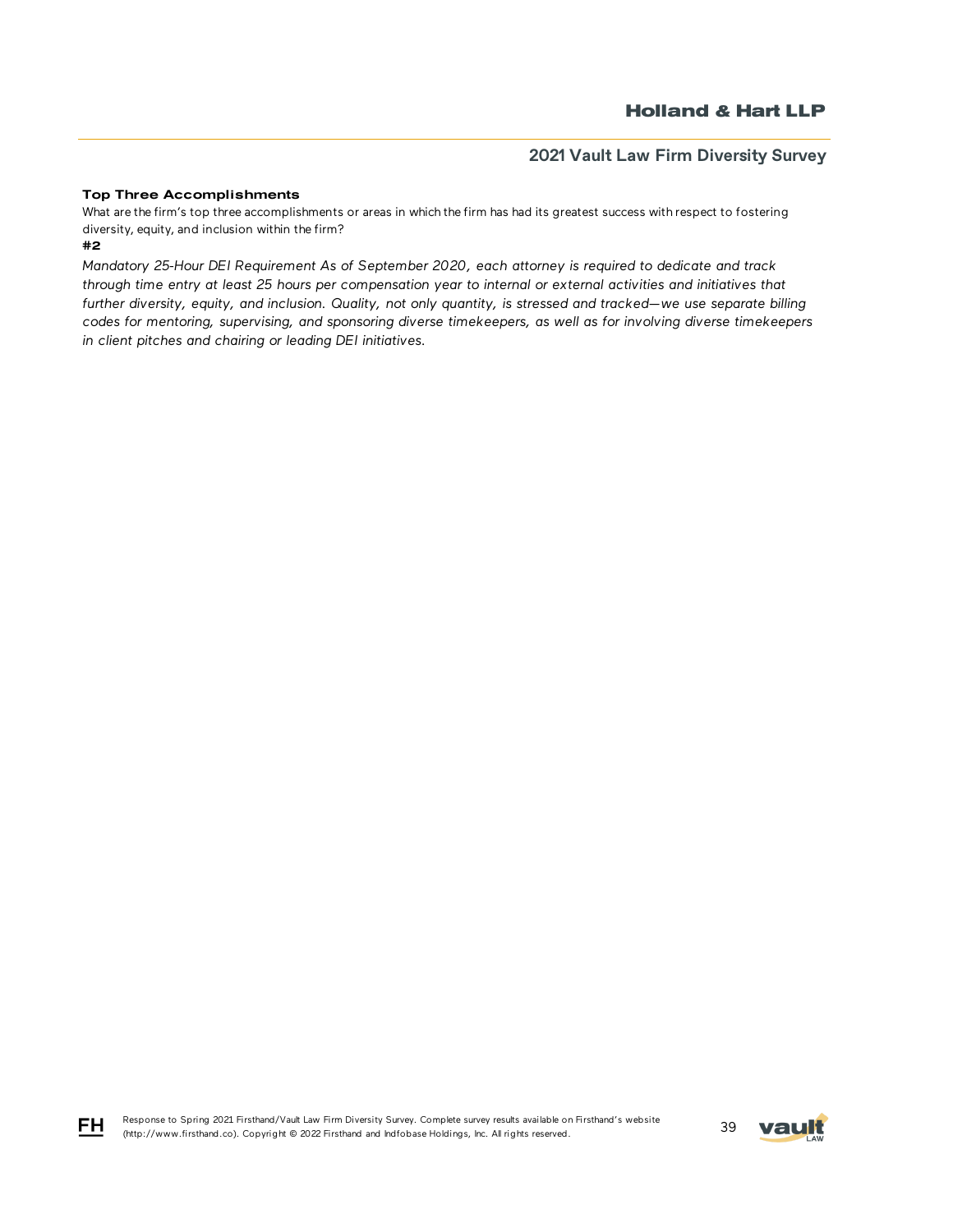### Top Three Accomplishments

What are the firm's top three accomplishments or areas in which the firm has had its greatest success with respect to fostering diversity, equity, and inclusion within the firm?

### #3

FH

*Development and support of new Affinity Groups, including:*

*•H&H Pride Network*

- *•H&H African-American Network*
- *•H&H Asian/Pacific American Network*
- *•H&H Latinx Network (coming this summer)*

*•New Parent Network*

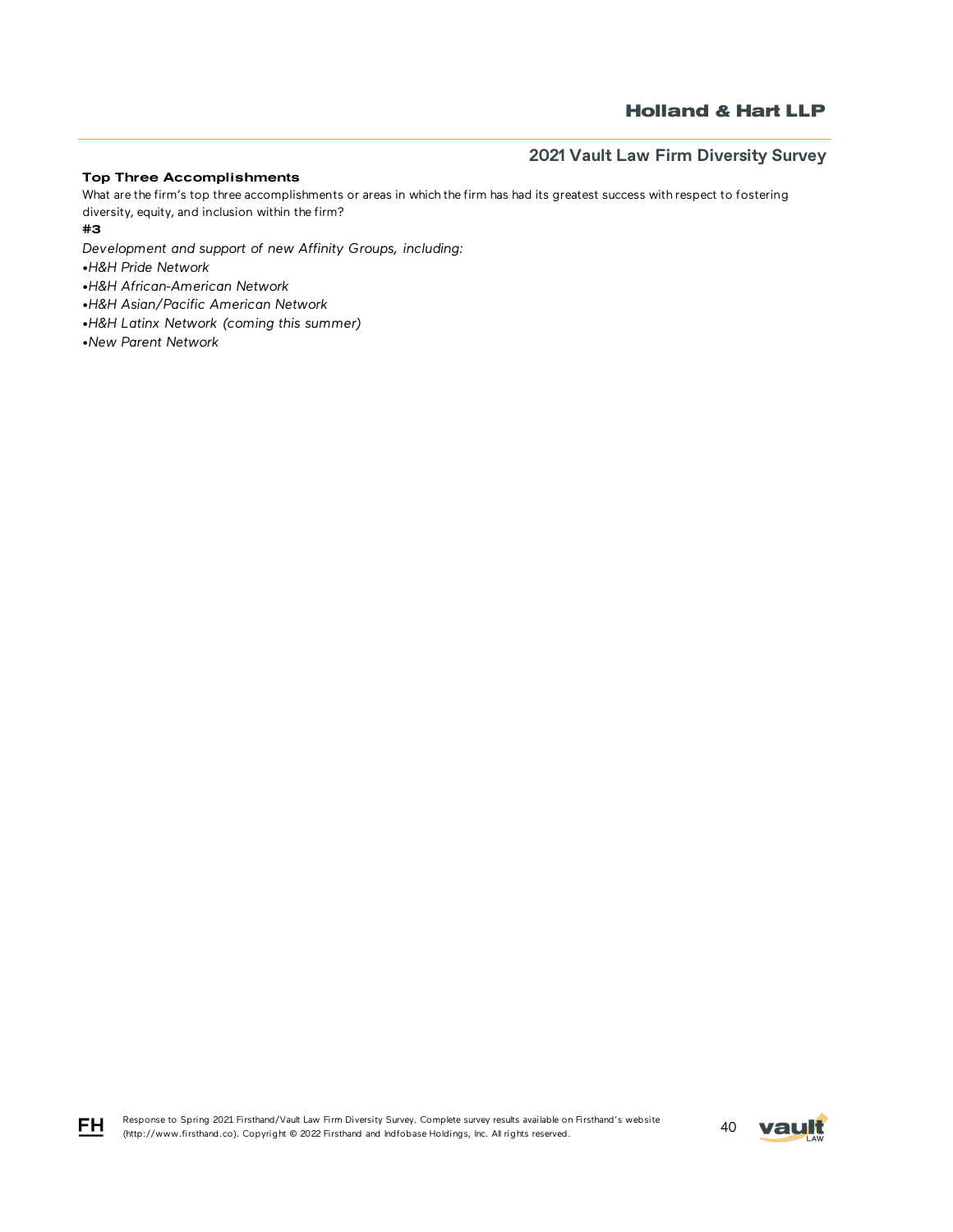# **2021 Vault Law Firm Diversity Survey**

### Top Three Priorities

What are the firm's top three priorities for advancing diversity, equity, and inclusion within the firm moving forward?

#1

FH

*Continuing to support and retain diverse lawyers, including implementing sponsorship assignments*

Response to Spring 2021 Firsthand/Vault Law Firm Diversity Survey. Complete survey results available on Firsthand's website Response to Spring 2021 Firstnand/Vault Law Firm Diversity Survey. Complete survey results available on Firstnand s website 41 **Vault** 

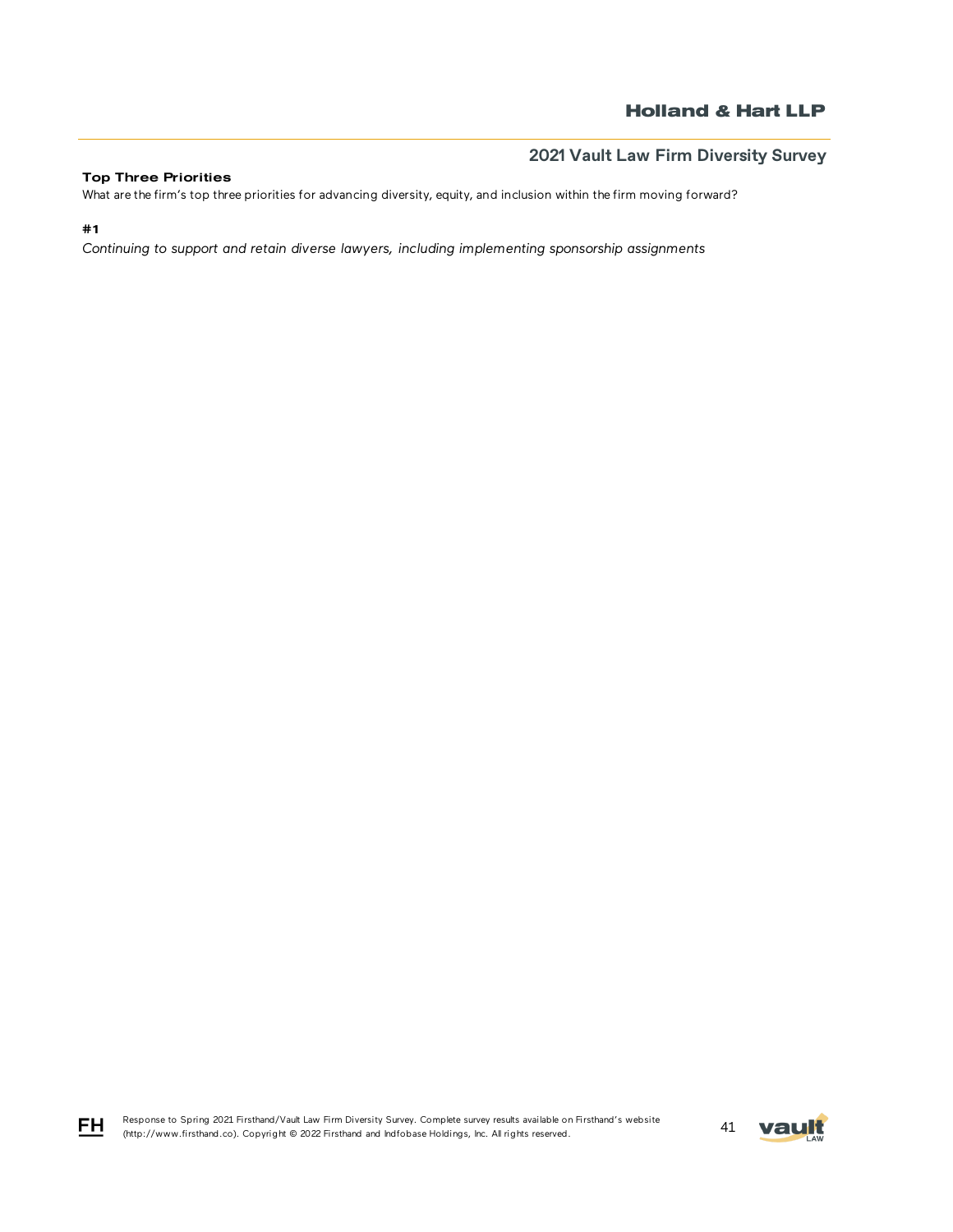# **2021 Vault Law Firm Diversity Survey**

### Top Three Priorities

What are the firm's top three priorities for advancing diversity, equity, and inclusion within the firm moving forward?

#2

*Continuing to recruit and hire diverse lawyers, particularly at the lateral senior associate/of counsel and partner level*



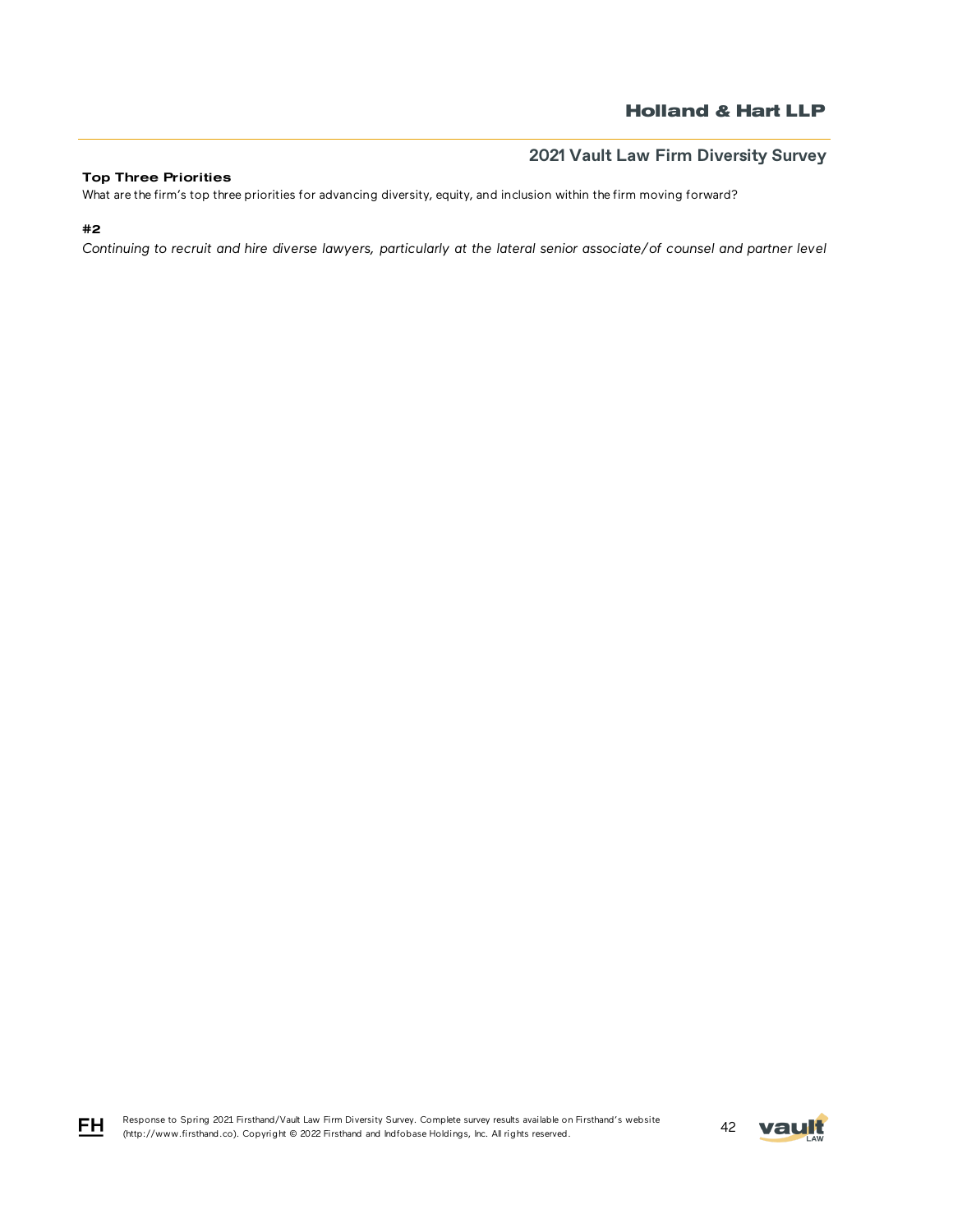### Top Three Priorities

What are the firm's top three priorities for advancing diversity, equity, and inclusion within the firm moving forward?

## #3

FH

*Enhancing existing collaborations with clients, including the 1L Diverse Summer Experience Program, and continuing to explore creative opportunities to collaborate with clients in joint DEI endeavors.*